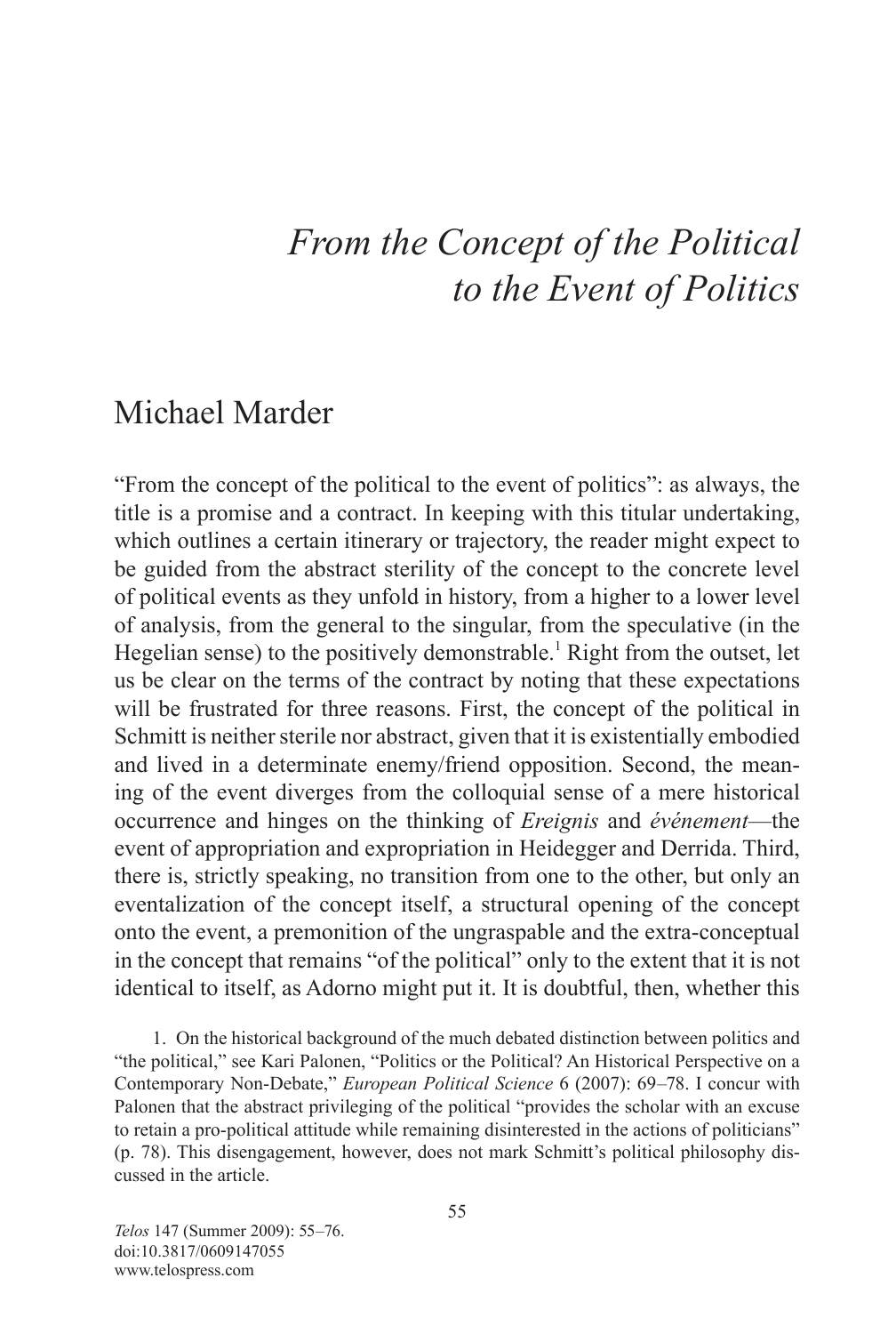presumed transition would ever leave its point of departure, or whether the emergence of the event in the concept would supplant the latter from the inside. If the second alternative applies, then the destination of this movement will have been already included in its point of departure in the guise of the concept of the political that does not ideally coincide with itself but anticipates its internal disarticulation by the event.

### *A Philosophical Primer: Snapshots of the Event in Heidegger and Derrida*

Without denying the complexity and the heterogeneity of the contemporary philosophies of the event, I propose to map them on the axis running from appropriation to expropriation. The paradigm cases for the two extremes of this continuum are Martin Heidegger and Jacques Derrida, who, largely, fuel the current interest in the notion of the event. Most emblematically, Heidegger's second *magnum opus*, *Beiträge zur Philosophie (Vom Ereignis)*, translated as *Contributions to Philosophy (From Enowning)*, both thematizes and traces its own sources back to the event (*Ereignis*). Heidegger breaks the German word for the event into *Er-eignis* only to supplement its strict etymology, its derivation from *eräugen* ("to bring into view or come into view"<sup>2</sup>), with the semantic (though not etymological) sense of that which is one's own, *eigen*.<sup>3</sup> Henceforth, the event will carry ownness within itself and will elliptically designate the event of appropriation. There are no significant contributions to philosophy that do not proceed from this event, which appropriates the first, essentially Greek philosophical origin born in the thought of the pre-Socratics, Plato, or Aristotle and, at the same time, brings into view the second origin, where conceptual philosophy reverts into "inceptual thinking," which, alone, is in the position to encounter the first beginning.

In *Being and Time*, the phenomenological dimension of the event of appropriation, of "bringing into view" and, thereby, providing a nontranscendental condition of possibility for phenomenality, is interpretation

. Richard Polt, *The Emergency of Being: On Heidegger's* Contributions to Philosophy (Ithaca, NY: Cornell UP, 2006), p. 73.

. ". ..the *er-* in *Ereignis* has the function of stressing and putting forth the movement of *eignen* in *-eignis*." Parvis Emad and Kenneth Maly, "Translators' Foreword," in Martin Heidegger, *Contributions to Philosophy (From Enowning)*, trans. Parvis Emad and Kenneth Maly (Bloomington: Indiana UP, 1999), p. xx. See also Giorgio Agamben, *Potentialities: Collected Essays in Philosophy*, trans. Daniel Heller-Roazen (Stanford, CA: Stanford UP, 1999), p. 117.

. Heidegger, *Contributions to Philosophy*, p. 40.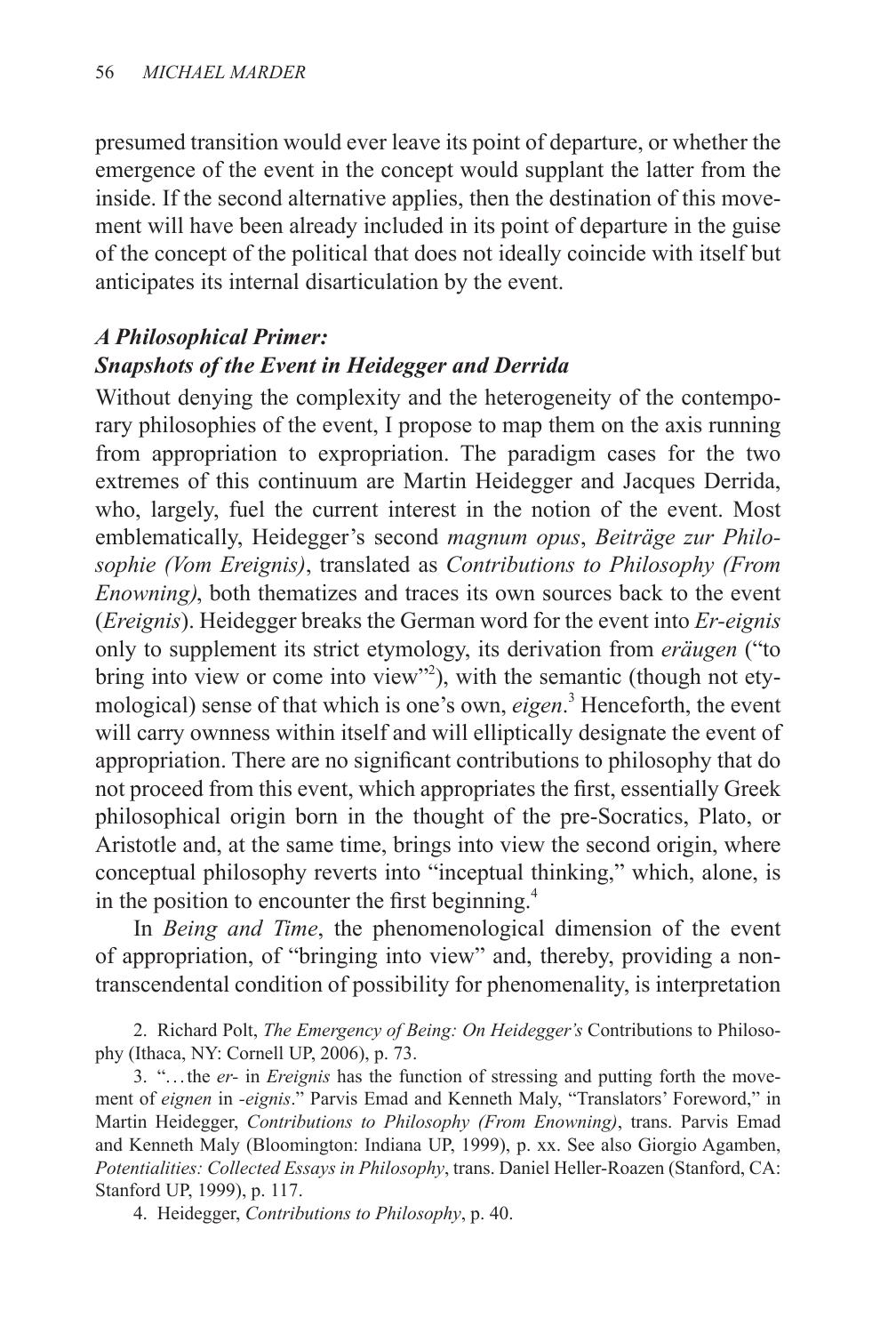(*Auslegung*), which dispenses to the faculty of understanding what is its own, since "in it the understanding appropriates understandingly that which is understood by it."<sup>5</sup> What this means is that, although phenomena, such as sights, sounds, and so forth, are given to us already imbued with meaning, the initial pre-interpretation is incomplete without the appropriative grasp of understanding that engages in the hermeneutics of the given and draws out what is implicit in it. Heidegger further recognizes that, more often than not in everyday life, the initial pre-understanding does not pass into an explicit appropriative interpretation and, therefore, does not give rise to the event. His code word for the inauthentic arrest of the phenomenological hermeneutic is *Gerede*, idle talk, which "is the possibility of understanding everything without previously making the thing one's own."<sup>6</sup> In the public world of "the they" (*das Man*), knowledge circulates like an empty rumor that is on everyone's lips but belongs to no one in particular. And it is this inauthenticity of *Gerede* that becomes one of the sites wherein deconstruction sets itself to work as the inversion of *Ereignis*  into the event of *ex*propriation, the displacement of the very propriety of the proper, and the inflection of appropriation with the improper and the inappropriable.

Derrida's argument advances in a sequence of carefully planned steps. In order to prepare the scene for the inversion of the Heideggerian event, he demonstrates that the most proper is, at the same time, the most singular, idiomatic, and, therefore, necessarily inappropriable, abyssal. *Ereignis*  is, thus, consigned to the abyss of singularity it strives toward: "It is therefore in the abyss of the proper [*dans l'abîme du propre*] that we are going to try to recognize the impossible idiom of the signature." *Ereignis* in abyss (*Ereignis en abîme*) seduces with "the allure of the inappropriable event [*l'allure d'un événement inappropriable*]"<sup>8</sup> that indefinitely defers the situation, in which one would find oneself in absolute proximity to oneself, the situation every metaphysics of presence counts upon.<sup>9</sup> The paradox is that the event of appropriation is internally expropriated by its

. Martin Heidegger, *Sein und Zeit* (Tübingen: Verlag, 1993), p. 148.

. Ibid., p. 169.

. Jacques Derrida, *Signésponge/Signsponge*, trans. Richard Rand (New York: Columbia UP, 1984), p. 28.

. Ibid., p. 102.

. Thus, in Jacques Derrida's *Of Grammatology*, trans. Gayatri Chakravorty Spivak (Baltimore: Johns Hopkins UP, 1997), the property of *representamen* "is not to be *proper*  [*propre*], that is to say absolutely *proximate* to itself (*prope*, *proprius*). The *represented*  is always already a *representamen*" (p. 50). See also Derrida's "White Mythology," in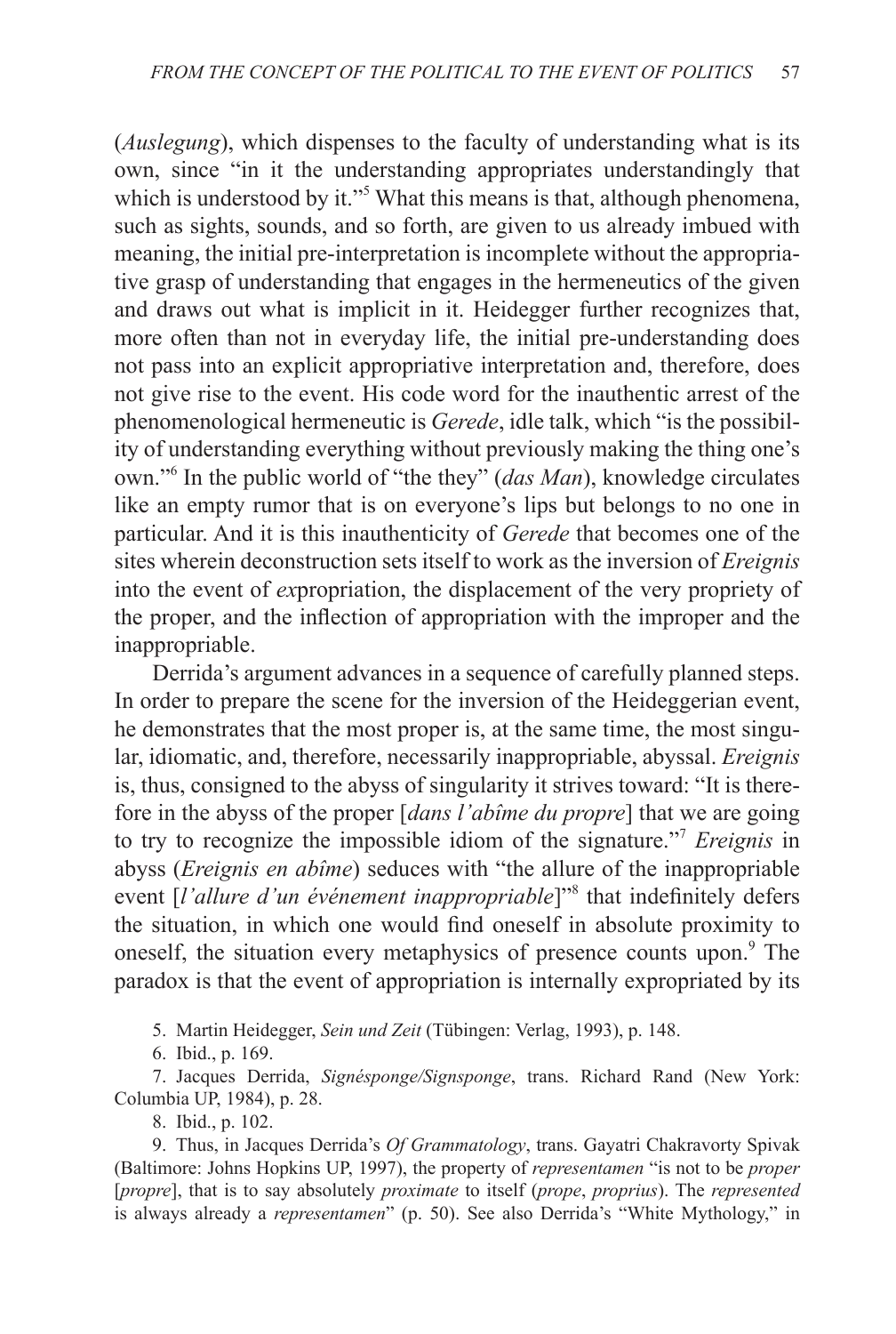most extreme instantiation: by the absolutely proper, singular, and idiomatic (hence, inappropriable) "thing."

Although appropriation and expropriation are not bound together by a dialectical logic of the antithetical co-belonging, the latter hypostatizes a particular moment of the former. In and of itself, Heidegger's *Ereignis*  does not grasp something definitively present but performatively creates the second beginning of philosophy precipitated by the "inceptual" leap that does not land on any preexisting terrain. It follows that groundlessness, an abyssal and vertiginous bottomlessness, characterizes *Ereignis* well before its deliberate expropriation. A simple inversion or re-valorization (presaged, from the start, by that which is inverted) does not suffice, which is why Derrida drowns the difference between the proper and the improper in the indifference of immemorial expropriation by the sponge, one of many deconstructive metaphors for writing: "Insofar as it ingests, absorbs, and interiorizes everything, proper or not [*du proper comme du*  non-propre], the sponge is certainly 'ignoble'."<sup>10</sup> To be sure, the sponge does not entirely erase the difference between the proper and the improper but makes it unstable, porous, and undecidable. Its "ignobility," thus, symbolizes the meta-impurity of the opposition between the pure and the impure, between the authentically grasped and the inauthentically pre-interpreted, and, finally, between the events of appropriation and expropriation.

#### *There is no such thing as the "political sphere"!*

What presents itself as the unbounded versatility of the concept of the political, which may be derived from any other field (whether economic, religious, or otherwise) provided that the intensity of antagonisms within it reaches a boiling point, constitutes, precisely, the kind of opening onto the event that I have begun to chart above. Schmitt writes: "The political can derive its energy from the most varied human endeavors, from the religious, economic, moral, and other antitheses. It does not describe its own substance [*es bezeichnet kein eigenes Sachgebiet*] but only the *intensity* [*nur den* Intensitätsgrad] of association or dissociation of human beings..."11 George Schwab generally translates the German *Sachgebiet* 

*Margins of Philosophy*, trans. Alan Bass (Chicago: Univ. of Chicago Press, 1982), especially the part titled "The Flowers of Rhetoric," pp. 245–57.

10. Derrida, *Signésponge/Signsponge*, p. 72.

11. Carl Schmitt, *The Concept of the Political*, trans. George Schwab (Chicago: Univ. of Chicago Press, 1996), p. 38.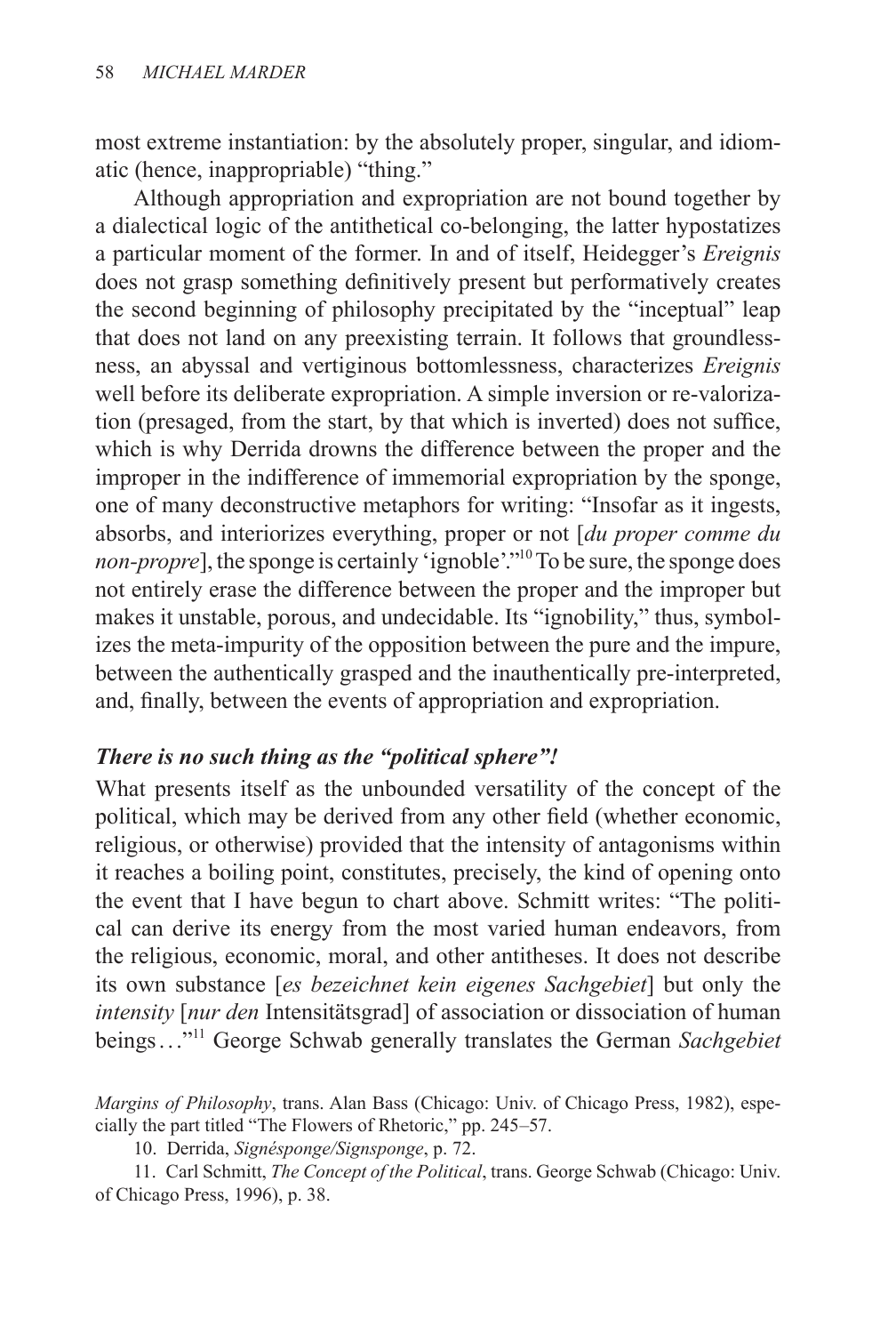as "domain," but in this instance he prefers to render it as "substance," and does so for obvious reasons. Is it conceivable that a book treating the concept of the political would deny the existence of an autonomous political sphere, field, or domain? Isn't it the explicit task of the text at hand to delimit such a sphere, separating it from what is not political? Or else, what are we to make of Schmitt's strange contention that the political parasitically inhabits other regions of human activity but lacks a domain of its own?

The difficulty with Schwab's reading is that, on countless occasions, Schmitt polemically insists on the substantiveness and concreteness of the political, in contrast to liberal depoliticizations that go hand in hand with the evacuation of substance from politics. Moreover, we ought to remember that Schmitt is interested in the *concept* of the political and that it would be erroneous to equate this or any other concept with the sphere of activity it effectively enables. Even if we could demarcate a properly political *Sachgebiet*, such a domain would not coincide with its rigorously delineated concept. And it is this proper domain that is absent whenever we touch upon the subject of the political. Devoid of a playing field of its own, the concept under consideration shuns clear topographical distinctions, transgresses ontological boundaries, and, as a result, gains the plasticity expressed in its ability to dwell in and transmogrify all other domains, the ability exemplified in the "spongy" and absorbent *complexio oppositorum* (the complex of opposites) that distinguishes the political form generated by Roman Catholicism.<sup>12</sup> In other words, it fails to establish either an internal economy, broadly understood as a domicile, or an external economy with the spheres it inflects.

I would like to emphasize this necessarily unequal exchange corroborating Schmitt's anti-economism, which, as we shall see, extends much deeper than its overt formulations in *Roman Catholicism and Political Form*, where the economic represents a simple negation of the political, the administration of men by things. In return for giving up the right to claim a domain of its own, the political comes to reside in all other domains as the intensity of oppositions peculiar to them. In expropriating itself, it expropriates the spheres it inhabits, since above a particular degree of

<sup>12.</sup> Cf. Carl Schmitt, *Roman Catholicism and Political Form*, trans. G. L. Ulmen (Westport, CT: Greenwood Press, 1996), p. 7; and Michael Marder, "Carl Schmitt's 'Cosmopolitan Restaurant': Culture, Multiculturalism, and *Complexio Oppositorum*," *Telos* 142 (Spring 2008): 29–47.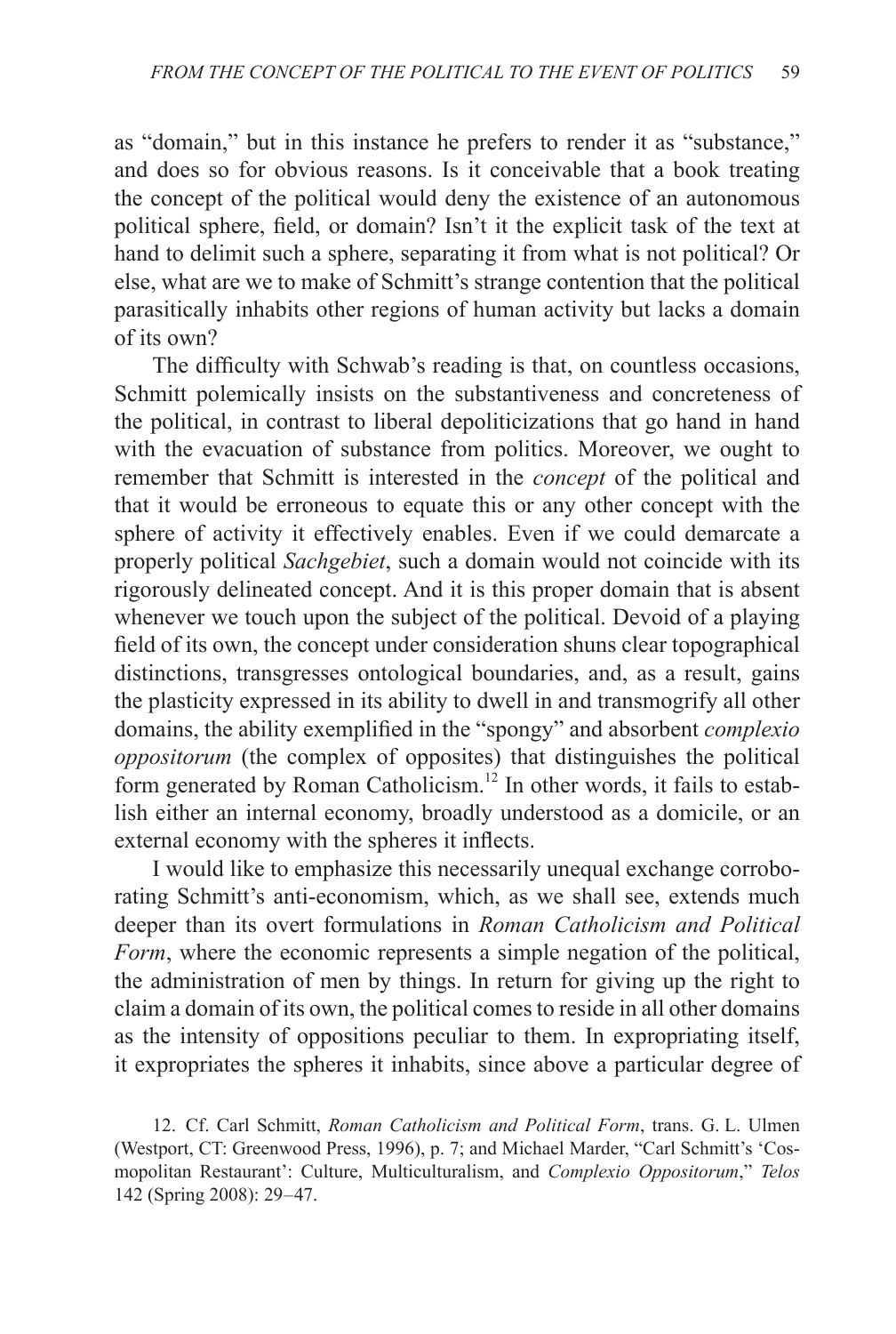antagonism they cease to be moral, religious, economic, etc., and instead become political. That which has no proper terrain of its own spirits away the basis or the ground of other regional ontologies that are always, to some extent, economic in their capacity as regions or domiciles. Similarly, depoliticization is not a historical accident that befalls the political, but its "truth," an idiosyncratic expression of expropriation, to which the political non-sphere is not immune.

The aneconomic relation of the political to various zones of human activity and the absence of a political topography *proper* should not lead us to the conclusion that Schmitt's thinking is sloppy or that it exhibits conceptual laxity. On the contrary, *The Concept of the Political* is a quest for the "specific meaning [*spezifischen Sinnes*]" of politics.13 As such, it stands for a radical continuation of Kant's Copernican turn in the history of twentieth-century philosophy and, especially, in the rich phenomenological tradition extending from Husserl to Heidegger and Derrida. To concentrate on the *meaning* of Being, as Heidegger does, or to investigate the "specific meaning" of the political, as Schmitt proposes to do, is to recognize the naiveté of the presumably objective treatments of Being and of the political. Positively put, it is to sensitize oneself to the problems of interpretation (and, by implication, the appropriative *Ereignis*) pertaining to whatever comes under the light of investigation and to reassert the ultimate irreducibility of the interpreter, be it Dasein—a being who raises the question of Being—or the sovereign who gauges the levels of intensity and determines those critical points, not objectively set once and for all, where the quantitative surge in hostility accomplishes a qualitative shift toward politicization in the categories of collective existence.

Thus, Schmitt frames his discussion of the political in a kind of negative ontology, in the non-space or, better yet, in the displacement of different domains of human action. As a result of this originary dislocation, that which is purely political, namely, the carefully distilled intensity of antagonism, is neither empirically accessible outside the spheres it eventually transforms, nor is it transcendentally given in the manner of Kant's *a priori*  conditions of possibility. That is not to say that "possibility" does not play a crucial role in Schmitt's theory of the political, with its presupposition of the real and ever-present possibility of war (*die reale Möglichkeit des Kampfes*) and a prospect of the physical annihilation of the enemy, without

<sup>13.</sup> Schmitt, *The Concept of the Political*, p. 72.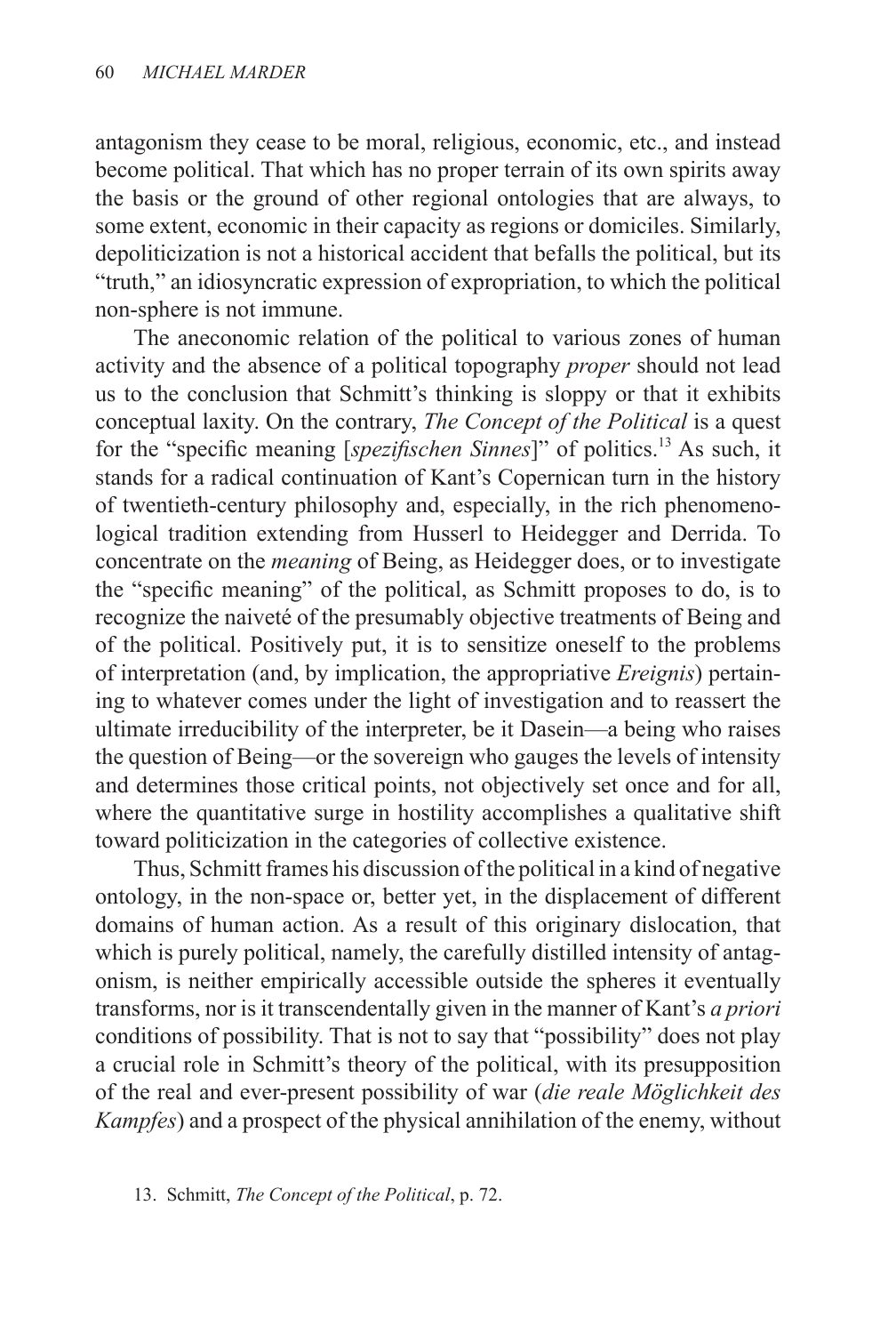which politics is insipid and meaningless.<sup>14</sup> Just as Heidegger, who privileges possibility he posits "higher than actuality" in *Being and Time*,<sup>15</sup> Schmitt substantiates the existential character of his philosophy by accentuating the possible.<sup>16</sup> One implication of the political existential stance is that there is no such thing as a separate political sphere because every sphere is *potentially* political or politicizable thanks to a possible increase in the intensities of association and dissociation structuring it.<sup>17</sup> But, in line with the political hermeneutic commitment, this condition of possibility can be retrieved only retrospectively, *a posteriori*, after the interpretive decision on the sphere's transfiguration has been made. That is why no liberal depoliticization can do away, *in toto*, with the political, which is not a domain amenable to being supplanted, but the overarching principle of displacement and, hence, the dynamic governing depoliticization as well.

In this context, it is instructive to recall Schmitt's famous statement in *Political Theology* that "[a]ll significant concepts of the modern theory of the state are secularized theological concepts."<sup>18</sup> Along with the claim that "all political concepts, images, and terms have a polemical meaning,"19 it completes the structural *displacement of political conceptuality*  in two distinct ways. On the one hand, political concepts do not appear *sui generis* but derive from the theological sphere in a definite process of dislocation called "secularization." (Now, if the first of the four major stages of neutralization and depoliticization identified by Schmitt is the theological, then the entire succession of stages begins with the restoration of the origin, a negation of the negation, de-secularization, or, at least,

- 14. Ibid., p. 32.
- 15. Heidegger, *Sein und Zeit*, p. 38.

16. In *Heidegger and the "Jews"*, Jean-François Lyotard, having acknowledged a certain proximity between Schmitt and Heidegger, hurries to distance the latter from the former, with the excuse that political theology does not go far enough in the direction of "a rigorous deconstruction of the categories of ontotheology and politics." Lyotard, *Heidegger and the "Jews"*, trans. Andreas Michel and Mark S. Roberts (Minneapolis: Univ. of Minnesota Press, 1997), p. 72. As we shall see, Derrida perpetuates this way of treating Schmitt that remains oblivious to the existential character of his political thought that is not tethered to its "Catholic" sources.

17. Joseph Bendersky notes that this potential politicizability of every sphere is intended to combat the liberal contention that there are neutral or apolitical spheres. See Bendersky, *Carl Schmitt: Theorist for the Reich* (Princeton, NJ: Princeton UP, 1983), p. 88.

18. Carl Schmitt, *Political Theology: Four Chapters on the Concept of Sovereignty*, trans. George Schwab (Cambridge, MA: MIT Press, 1985), p. 38.

19. Schmitt, *The Concept of the Political*, p. 30.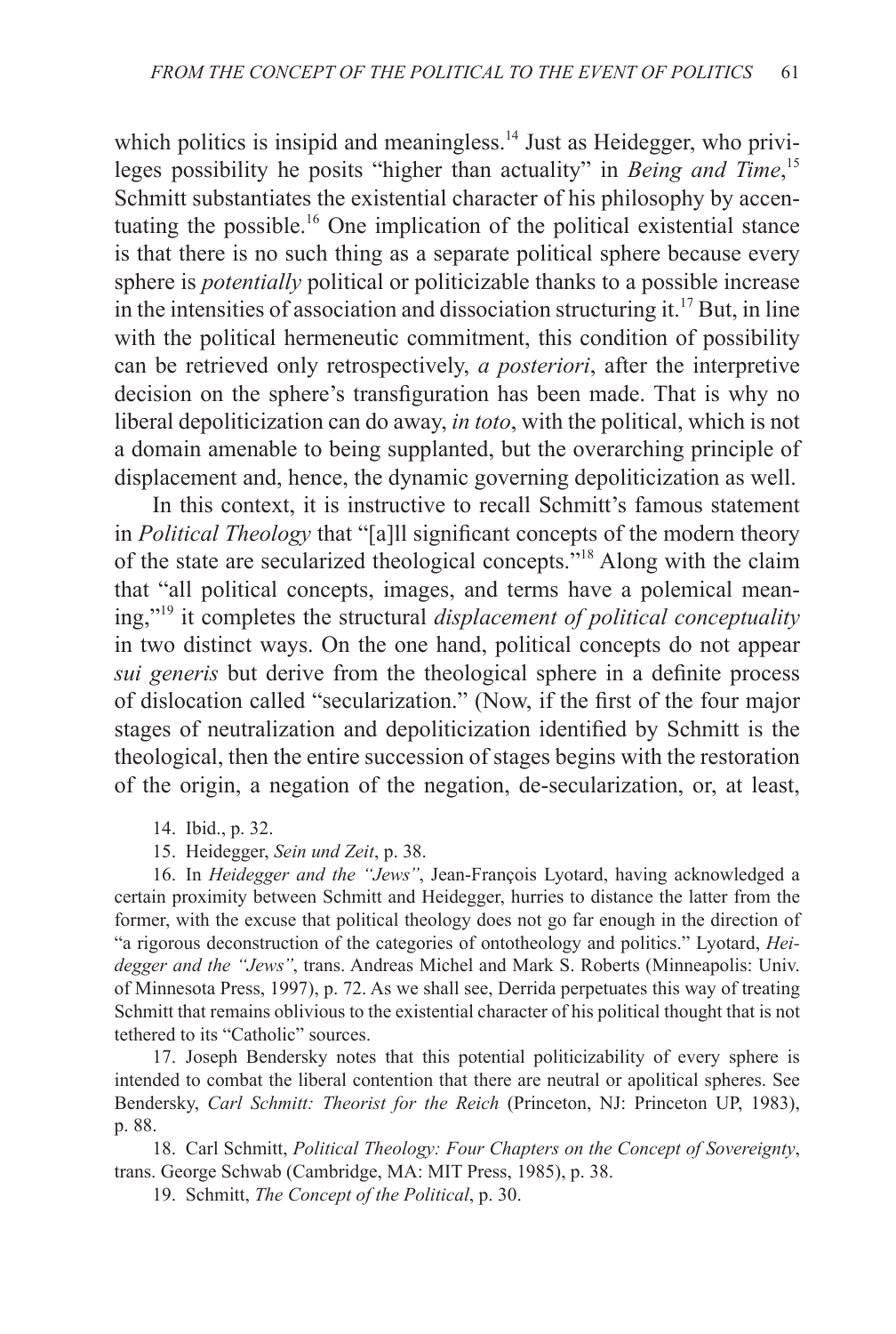a retreat from the political back to its displaced source.) On the other hand, the polemical meaning of political concepts harkens back not to other concepts, such as the theological, but to the other of the concept: the strategic, situational context, wherein we sustain concrete confrontations with the enemies or forge alliances and association with the friends. The dual displacement of the political by other concepts and by the other *of* the concept points toward the event both in the everyday sense of a singular happening or occurrence—of everything that falls under the heading of the polemical context—and in the special sense of expropriation that reduces to pure nonsense all appeals to the "pure origination" of the political, renders impossible its emplacement, circumscription, economization, or domestication, and undermines a permanently valid demarcation of the variegated fields of human activity.

An imprint of the event of the political is discernible in the quotation marks to which Schmitt confines the domains transfigured by a quantitatively produced qualitative shift: "The often quoted sentence of quantity transforming into quality has a thoroughly political meaning. It is an expression of the recognition that from every 'domain' the point of the political is reached and with it a qualitative new intensity of human groupings [*daß vom jedem 'Sachgebiet' aus der Punkt des Politischen und damit eine qualitative neue Intensität menschlicher Gruppierung erreicht ist*]."20 The quotation marks around "Sachgebiet" that are missing from the English translation betray the expropriation of every "domain" at the point of the political (*der Punkt des Politischen*), where each sphere loses its identity *qua* the theological, the economic, the moral, etc., and where it ceases to exist as a sphere the moment it becomes politically charged. The event of expropriation aporetically combines extreme indeterminacy, insofar as it may be reached "from every 'domain' [*vom jedem 'Sachgebiet'*]," and utmost determination emanating from the precise turning point of politicization and from the particular criteria that distinguish the political from the "relatively independent endeavors [i.e., domains] of human thought and action [*relativ selbständigen Sachgebieten menschlichen Denkens und*  Handelns]."<sup>21</sup> If Schmitt declares the *relative* independence of these nonpolitical spheres, it is in order to point out that, at any moment, they may undergo a process of politicization and that, therefore, they rely on the political in the last instance.

<sup>20.</sup> Schmitt, *The Concept of the Political*, p. 62 (translation modified).

<sup>21.</sup> Ibid., p. 25.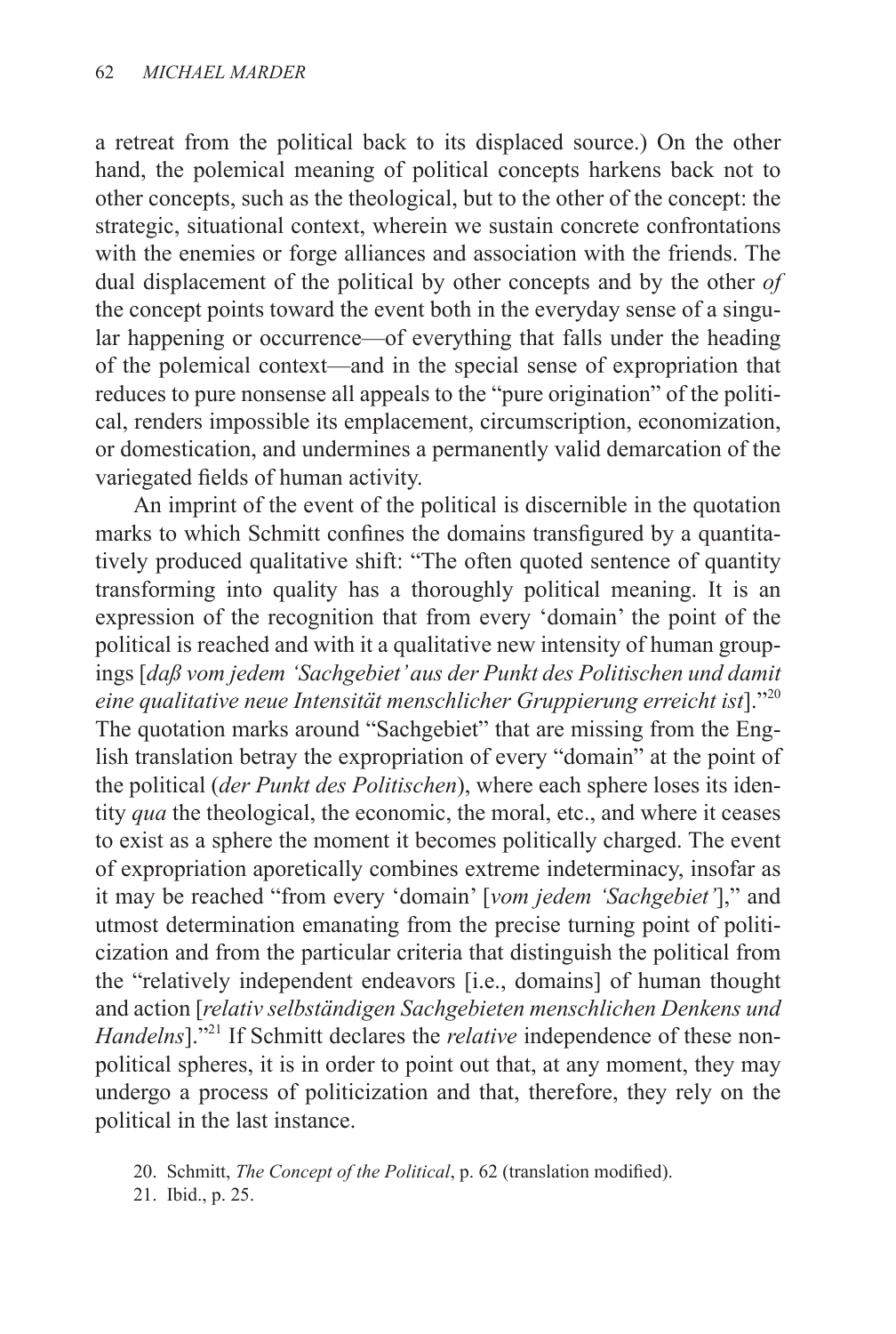Of course, this reliance is exceptionally risky, in that instead of supplying a secure foundation, the political withholds even the least topographic supports from whatever is relatively independent of it.<sup>22</sup> The point of the political, like the point of the decision that lies at its core, is an instant of the greatest risk, an experience of groundlessness, of being admitted into a region that is not a region. The political is not the most basic stratum propping up the rest of the edifice of human thought and action, but a veritable earthquake that disarticulates, unhinges, or un-grounds the latter. Curiously enough, the abyssal character of the political is metonymically reduced to a phase of *nomos*'s decoupling from land appropriation and its transposition onto the uncertainty of the sea: "On the sea, fields cannot be planted and firm lines cannot be engraved. Ships that sail across the sea leave no trace [*hinterlassen keine Spur*]. 'On the waves there is nothing but waves'."23 As a disruption in the ideal co-implication of order and orientation (*Ordnung* and *Ortung*), the anarchic spatiality of the marine trace-erasure, like the political itself, cannot be forced into a determinate system of enclosures, regional divisions, and appropriations. Better than the land, the sea lives up to the political event of radical expropriation.

Notwithstanding the acute deconstructive sensibility he exhibits in *The Politics of Friendship*, Derrida misses, precisely, the non-regional and, in some measure, extra-conceptual determination of the political in Schmitt, when he writes: "it [Schmitt's discourse] offers a pure and rigorous conceptual theory of the political, of the specific region of that which is properly and without polemical rhetoric called *the* 'political,' the politicity of the political. Within this region, in the enclosure proper to a *theoretical* discourse, all examples, all facts, all historical contents should thus issue in *knowledge* ..."24 Needless to say, in Schmitt's discourse, the political does not and cannot be confined to a specific region, though it does feature a specificity of meaning or sense. In addition to this obvious lapse in his interpretive vigilance, Derrida willfully forgets the impure

22. While Heinrich Meier, in *Carl Schmitt and Leo Strauss: The Hidden Dialogue*, trans. J. Harvey Lomax (Chicago: Univ. of Chicago Press, 1995), is right to distinguish the political from all other "relatively independent domains," he is somewhat careless in attributing a "fundamental" (p. 16) dimension to it, the dimension that ought to be taken with more than one grain of salt, as the current analysis shows.

23. Carl Schmitt, *The* Nomos *of the Earth in the International Law of* Jus Publicum Europaeum, trans. G. L. Ulmen (New York: Telos Press, 2003), pp. 42–43.

24. Jacques Derrida, *Politics of Friendship*, trans. George Collins (London: Verso, 1997), p. 117.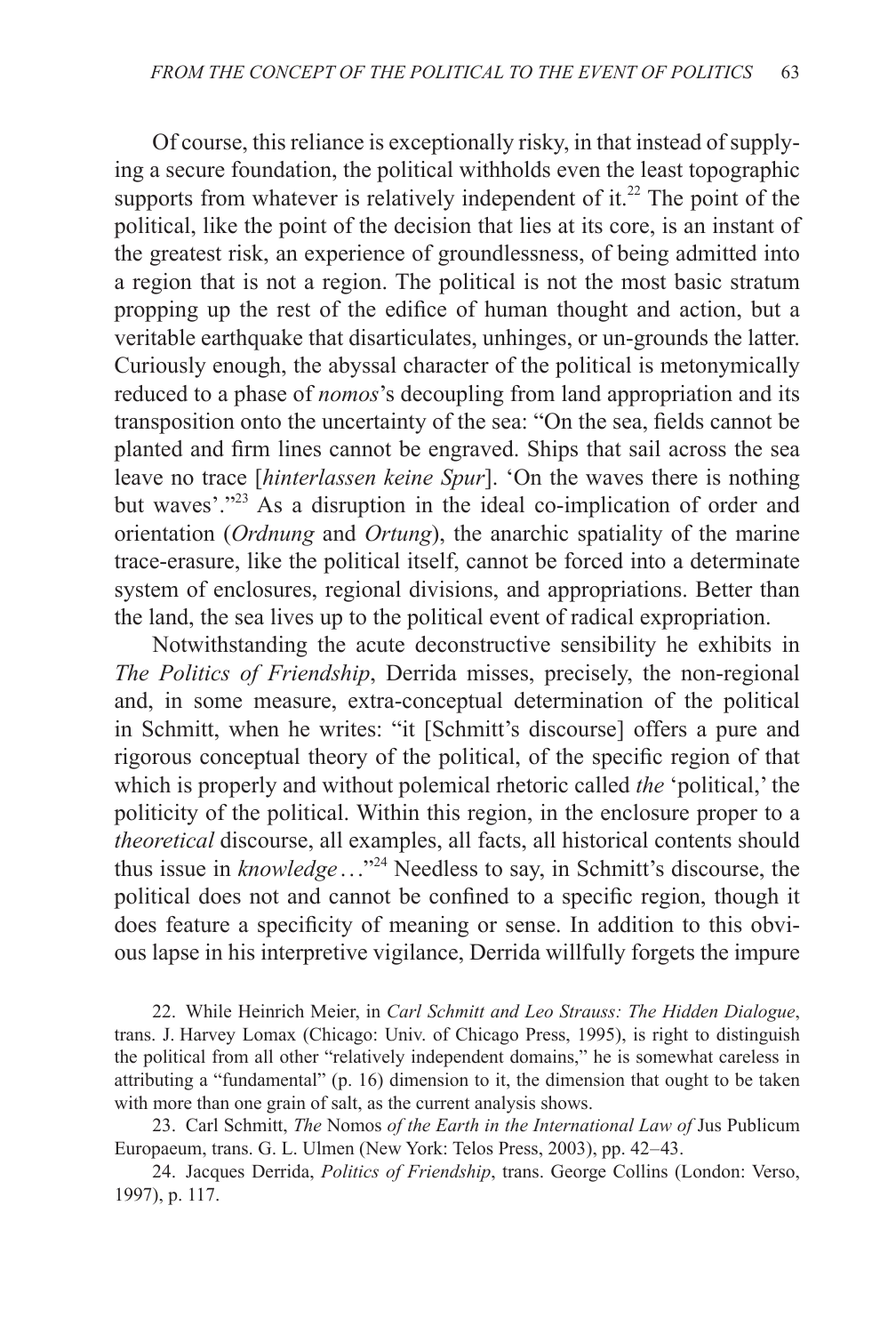and "improper" genealogy of the concept of the political issuing from its theological (thus, non-political) origins, with this impropriety magnified manifold by the subversive role of the political in the expropriation of the remaining domains of human action. As for the usual meta-accusation that the polemical gist of political images and concepts does not make itself known in the Schmittian thinking of the political, it is not hard to read between the lines *who* Schmitt's enemy is and *against whom* his theory is formulated, namely, the liberal democratic model of state administration predicated on the practices of economic management.

In light of these corrections and rejoinders, how is it still possible to insist on the purity and propriety of something that lacks a particular domain and is, perhaps, allergic to the logic of appropriation as such? Pursuing this line of thought, we will uncover nothing more and nothing less than Derrida's own polemical program. It is not by chance that in this seemingly innocent depiction of Schmitt's political philosophy he includes words with the heaviest metaphysical luggage, "pure" and "proper," that he has submitted to a stringent deconstructive reading, as early as in *Of Grammatology* and *Margins of Philosophy*. But we will need to wait for a rather long time—more than one hundred pages of *The Politics of Friendship*, to be exact—before he puts his cards on the table, disclosing the motivation for imposing these terms on Schmitt and for violently forcing him into the "enclosure proper to a *theoretical* discourse." Without further ado, this motivation has to do with what Derrida puts forth as an "interesting hypothesis," according to which "Schmitt would ... become the last great metaphysician of politics, the last great spokesperson of European political metaphysics."<sup>25</sup> The enclosure of the political concept Derrida imputes to the non-place of the political will, henceforth, mirrors the closure (*clôture*) of metaphysics, where Schmitt replaces Heidegger, who occupies the place of Nietzsche as "the last great metaphysician" responsible for accomplishing, without ever completing, the final reversal of Platonism. Such a reading overlooks not only the clearest of indications that the political does not have a particular sphere of its own but also that Schmitt has condensed and slotted metaphysics in its entirety into the second stage of neutralization and depoliticization in his 1929 essay. To be more precise, Derrida is only partly correct in ascribing a metaphysical program to Schmitt who radically expropriates the political, yet finally

<sup>25.</sup> Derrida, *Politics of Friendship*, p. 247.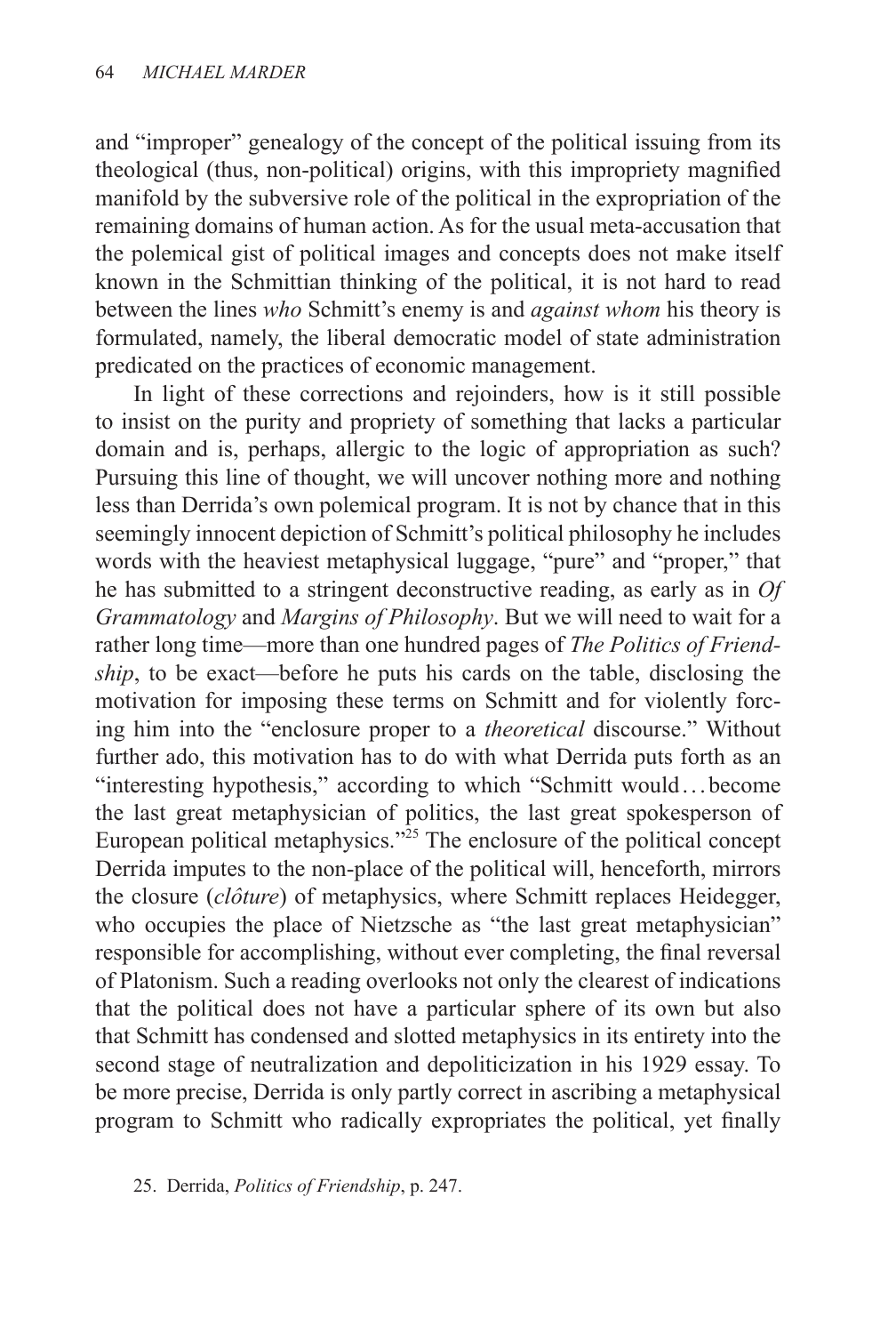puts it in the service of guarding and protecting that which is one's own for the purpose of preserving, at any price, "one's own form of existence [*der eigenen Art Existenz*]"26 in the face of the existential threat stemming the enemy. To absolve Schmitt of the charges that he clandestinely practices a garden variety of metaphysics, one would need to contend with this mixed heritage and to recommit a Schmittian politics to the event of expropriation constitutive of the political.

#### *Schmitt's Anti-economism Revisited: Nomos***/***Appropriation, Politics***/***Expropriation*

By now, Schmitt's anti-economism is, generally, a jaded topic that fails to surprise anyone acquainted, however superficially, with the arguments of *Roman Catholicism* and *The Concept of the Political*. In the mind-set of the liberal democratic governance, the economic supplies a blueprint for the impersonal pursuit of politics devoid of danger and risk, ostensibly free from the element of decision-making, which becomes synonymous with tyranny, and, at the extreme, disbanding the last shreds of representation into the sheer presence of things.<sup>27</sup> The catalogue of these merciless attacks on economism would not be complete without mentioning that, for Schmitt, the economic is the final and, perhaps, the most decisive stage of neutralization and depoliticization and that it is intimately tied to the despotism of technology that militates against the possibility of spiritual life. To sum up, his anti-economism reflects an anti-anti-political stance, an assault on everything that weakens political concepts and phenomena.

A mere invocation of the critique of presence directed against the economic predominance of things and warily moderated with the rejection of abstract, disembodied concepts (e.g., "humanity") should have sufficed in the initial defense of Schmitt against the charges of smuggling heavy metaphysical luggage into his theory of the political. The notions of the human and the thing, two facets that, along with the animal, make up the architecture of Aristotle's metaphysics,<sup>28</sup> elicit some of the bitterest scorn from Schmitt in his early work. As though this were not enough, on the positive side, his thinly veiled attack on metaphysics entails the avowal

26. Schmitt, *The Concept of the Political*, p. 27.

27. Schmitt, *Roman Catholicism and the Political Form*, p. 20.

28. The notion of the thing is a cornerstone of the Aristotelian metaphysical edifice, where the animal is "the living thing" and the human is "the political animal," or, by implication, "the political living thing."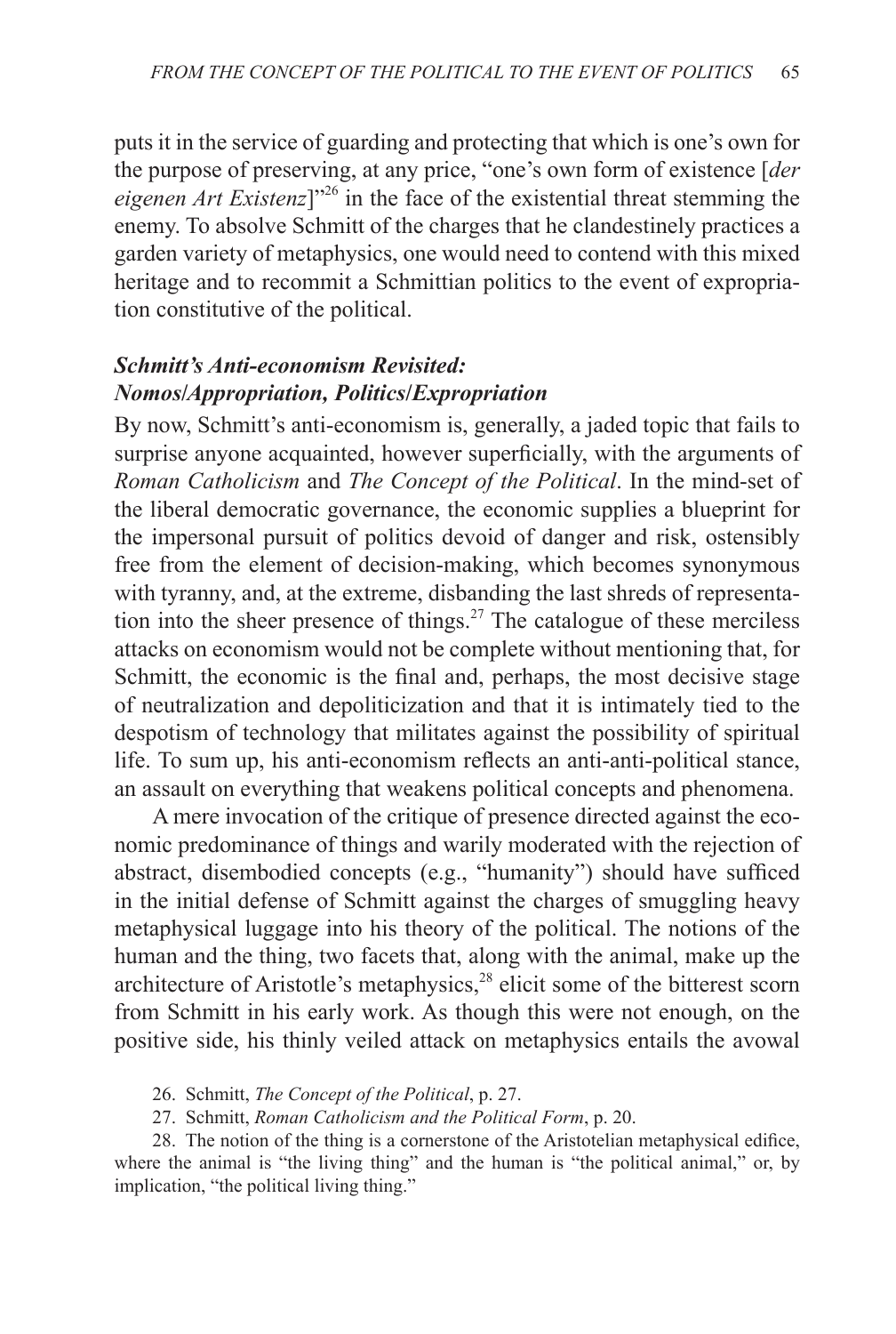of "concrete representation" and of its corollary, "invisible visibility,"<sup>29</sup> which resembles the Derridian trace, an absent presence or present absence muddling the purity of philosophical constructs. Be this as it may, even if Schmitt could be interpreted as advocating a proto-Arendtian autonomy or primacy of the political vis-à-vis the social and the economic, $30$  he would not be satisfied with a simple inversion of the Marxist base-superstructure model, given that the political is not one domain among others, indispensable for the continuation of the life of spirit as it might be. Rather, we must assume the task of reconfiguring the relationship between the political and the economic, in a way that leaves direct determinations and even overdeterminations behind. In the course of this reconfiguration, I will show that the lines of demarcation between the two also pass at the heart of the Heideggerian and Derridian meditations on the event of appropriation and expropriation.

Abstractly, then, politics is the antithesis of economy; the tacit goal of the analysis of economism is to rescue the realm of "spirit" from the predominance of things that triggers the all too familiar scheme of reification.<sup>31</sup> Concretely, however, there two obstacles in the path of this easy solution. First, economic oppositions can become political, if they are imbued with an appropriate intensity of antagonism. As Schmitt puts it in *The Concept of the Political*, "[w]hen it reaches a certain quantity, economic property, for example, becomes obviously social (or more correctly, political) power, *propriété* turns into *pouvoir*, and what is at first only an economically motivated class antagonism [*Klassengegensatz*] turns into a class struggle [*Klassenkampf*] of hostile groups."32 Note the subtle irony of this example: the embodiment of the economic, the ultimate receptacle of appropriation—property—is expropriated *qua* property, becomes "improper," and turns into power under the sway of the political transformation. This kind of expropriation does not facilitate the Hegelian synthesis

29. Cf. Carl Schmitt, "The Visibility of the Church: A Scholastic Consideration," an appendix to *Roman Catholicism and the Political Form*, pp. 47–59.

30. This is the position Eckard Bolsinger defends in his *The Autonomy of the Political: Carl Schmitt's and Lenin's Political Realism* (Westport, CT: Greenwood Press, 2001).

31. John McCormick does well to compare Schmitt's critique of economic rationality with the Lukácsian notion of reification, even if this comparison overlooks some of the complexities involved in the anti-economism of the former thinker. See McCormick, *Carl Schmitt's Critique of Liberalism: Against Politics as Technology* (Cambridge: Cambridge UP, 1999), esp. pp. 57ff.

32. Schmitt, *The Concept of the Political*, p. 62.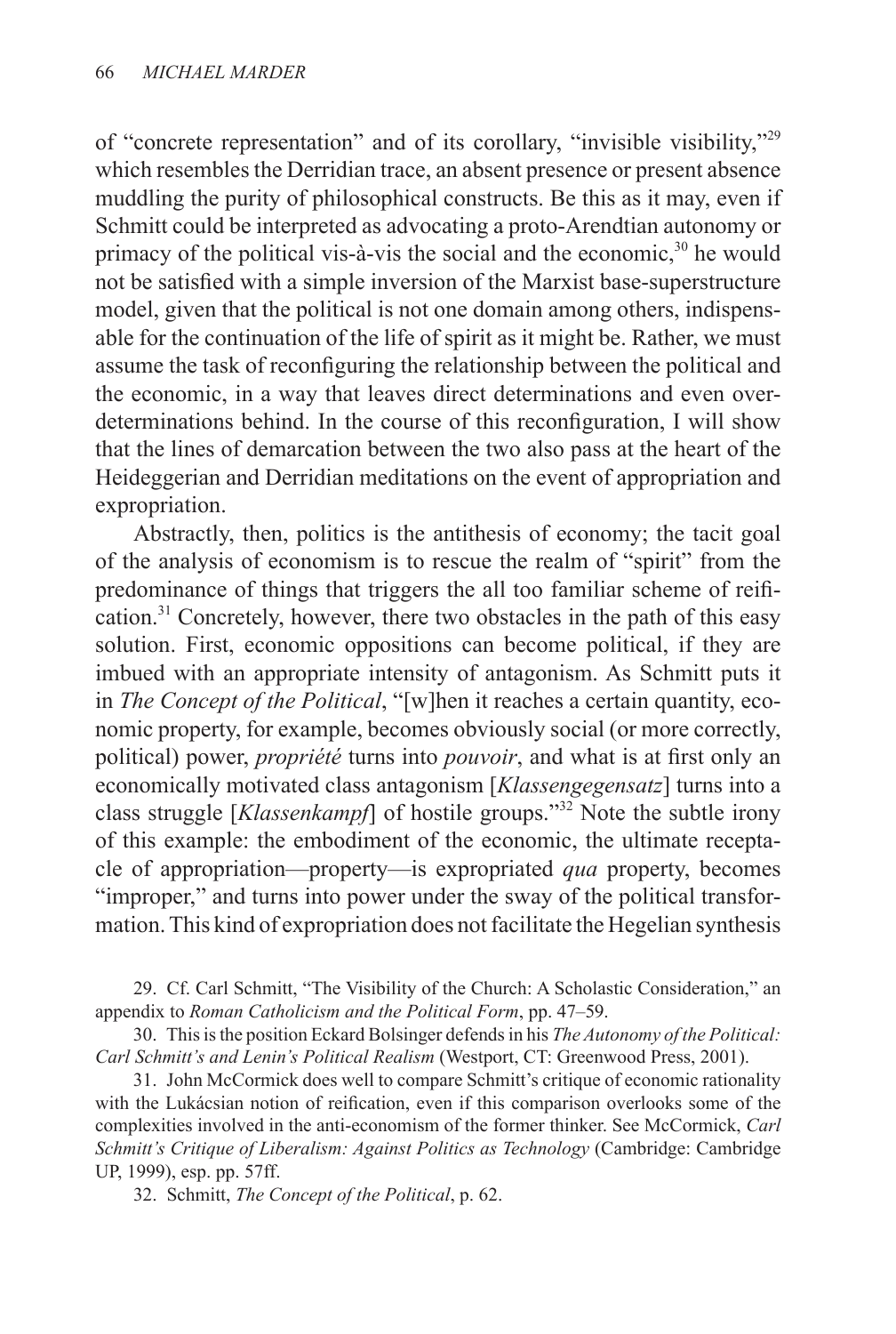of two previously antithetical terms but reveals that even the most neutralized category is amenable to a sudden politicization. The opposition of the political and the non-political is subordinate to the antagonism constitutive of the political that erases this very opposition. Second, there can be no symmetry in the relation between economy and politics because, unlike the former, the latter has no domain of its own and, consequently, does not partake of the most basic and definitive economic operation, the act of appropriation. This absence of symmetry confirms, once again, that the political and the economic will not constitute an economy, not even the economy of oppositional relationality and mutual negation that inheres in every antithesis. Their antithetical interrelation will be understood as thoroughly historical and polemical, not as an ontological given.

Before proceeding any further, it is important to realize that Schmitt does not take for granted the meaning of economy but, instead, approaches the subject matter in a meticulously philosophical fashion guided by the question "What is the economic?" In Greek, economy is a composite term conjoining the "*nomos*" and the "*oikos*" (the house) in a combination that is more or less tautological: ". ..the unity of *nomos* is only the unity of the *oikos*."33 Much will depend, therefore, on the interpretation of *nomos* that holds the key to the unity and the essence of the economic.

Schmitt considers the *nomos* of eco-nomy in the *Materials for the Constitutional Theory*, amassed between 1924 and 1954. He isolates three pertinent bases of the Greek noun, from *nehmen* (to take or appropriate) through *teilen* (to divide or distribute) to *weiden* (literally, pasturage, or productive work).<sup>34</sup> Appropriation is the most fundamental etymological and conceptual stratum of the economic *nomos*, one that makes possible distribution and production alike in the tripartite economy of "economy." By the same token, it is the most forgotten of the three meanings of *nomos*  (forgotten to the point of utter repression), whose descent into oblivion accelerates in the aftermath of the eighteenth-century Industrial Revolution. Parallel to the forgetting of Being in Heidegger, the question of

33. Schmitt, *The* Nomos *of the Earth*, p. 345.

34. Carl Schmitt, "Appropriation/Distribution/Production: Toward a Proper Formulation of Basic Questions of any Social and Economic Order," trans. G. L. Ulmen, *Telos* 95 (Spring 1993): 54–55. Much of these reflections on the meaning of *nomos* are a condensed form of the systematic and monumental effort preserved in *The* Nomos *of the Earth*. The semantic list of the meanings of *nomos* is far from exhausted here, for it can have a plethora of "derived" senses, from "a mere rule" to the opposite of *physis*. Cf. Schmitt, *The* Nomos *of the Earth*, pp. 67ff.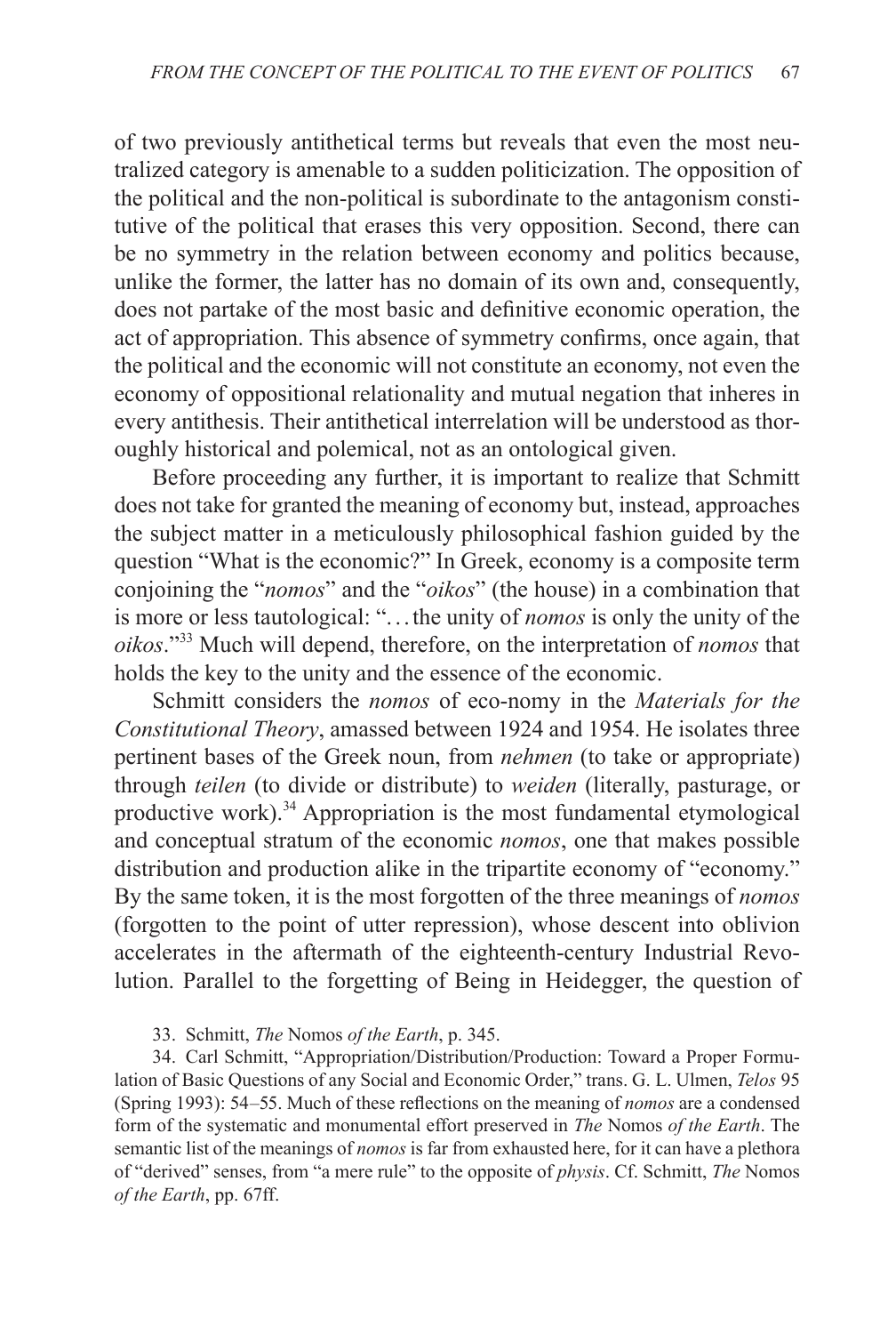appropriation, responsible for the event of the economic par excellence, migrates to the blind spot of utopian socialism (Proudhon) and to the outskirts of liberalism obsessed with the truncated and perverted sequence of the production and distribution of wealth.<sup>35</sup> Conversely, Marx's ingenuity lies in his recovery of this repressed economic stratum on the edge of its transformation into the political, that is, in the recuperation of the principle of appropriation and the demand for the expropriation of the expropriators that, alone, lends credibility to radical *political* economy: "Marx. . . concentrates the whole weight of his attack on the expropriation of the expropriators, i.e., on the procedure of appropriation [*Vorgang des Nehmens*]. In place of the old right of plunder and the primitive landappropriations of pre-industrial times, he substituted the appropriation of the total means of production."36 This nuanced approach implies that the Schmittian attack on economism targets primarily the factors responsible for the impoverishment of the political potential of the economic, its reduction to the spheres of production and distribution, and, most recently, to sheer productivism driven by technological demands and by instrumental rationality.

What distinguishes production from distribution and, especially, from appropriation is that it does not require a great deal of decision-making, dissolving this capacity into the productive apparatus and into the general order of things. At the most "founded"—to resort to a Husserlian notion ossified, and superficial level of production, which Marx considered to be the "inner abode" or the deeply buried source of the capitalist self-valorization of value, economic rationality is at its most material, "concerned only with things,"37 preoccupied with that which can be appropriated but indifferent to the act of appropriation itself. The political, on the other hand, inevitably entails *Unsachlichkeit*. The English translation of this word in terms of "a lack of objectivity"<sup>38</sup> built into the subjective decision-making capacity is an obvious and correct one. Still, in a twist on the negative determination of political immateriality, *Unsachlichkeit* can also mean "unthingliness." The literal connotations of this term resonate with the idea that the political does not have a domain of its own, its proper *Sachgebiet*, its circumscribed realm of things (*Sachen*), for the sovereign

- 37. Schmitt, *Roman Catholicism and the Political Form*, p. 16.
- 38. Schmitt, *The Concept of the Political*, p. 32.

<sup>35.</sup> Ibid., p. 59.

<sup>36.</sup> Ibid., p. 62.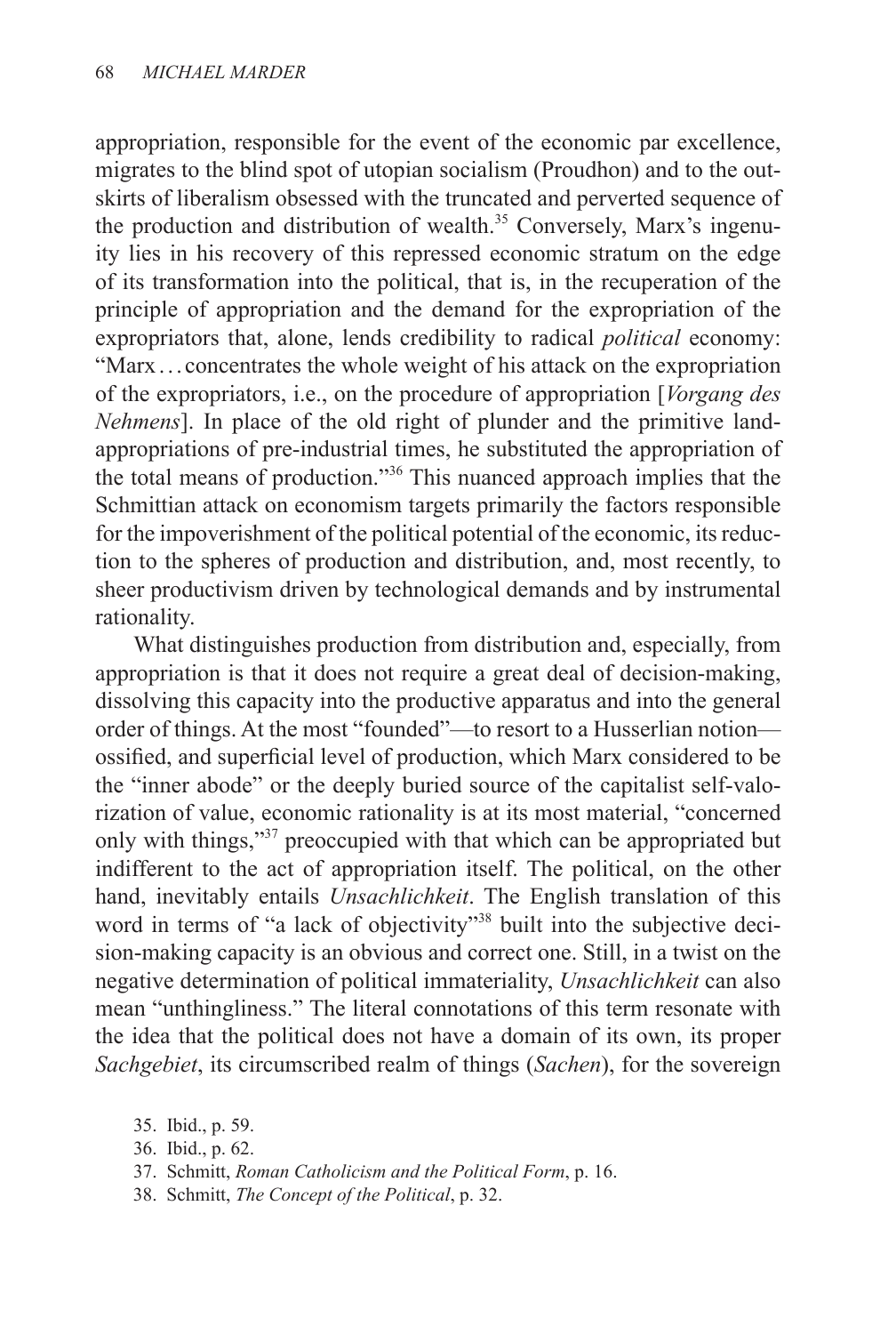and constitution-making decisions cannot be entirely diffused in an impersonal field but are concentrated in a concrete will, whether individual or collective. And if the political is unthingly, then it *a priori* withdraws from the act of appropriation, assuming that only a thing can serve as the target for such an act.

Thus far, the trajectory of the argument easily falls prey to the tactical maneuvers Derrida finesses in *Of Spirit*, which juxtaposes Heidegger's definition of the thing as "worldless" to the world, which is always spiritual.<sup>39</sup> On this view, Schmitt has succumbed to an unquestioned metaphysical distinction between the spiritual (politics) and the spiritless (the economy) and has unambiguously taken sides in this artificial theoretical scaffold redolent of the crudest idealism. And yet, the idealist scenario is lopsided and cannot be attributed squarely to Schmitt; the political appears to be purely spiritual and immaterial only from the standpoint of economic rationality. A symptom of complexity in Schmitt's examination of the relationship between the spirit and the thing, metonymically designating the political and the economic, is his refusal to consider it as a simple binary opposition, let alone as the point of friction between a thesis and an antithesis.

The penultimate sentence of "The Age of Neutralizations and Depoliticizations" readily furnishes the evidence for this complexity: "For life struggles not with death, spirit not with spiritlessness [*und der Geist nicht mit der Geistlosigkeit*]; spirit struggles with spirit, life with life, and out of the power of an integral understanding of this arises the order of human things [*die Ordnung der menschlichen Dinge*]."40 I underline just two aspects of this incredibly fertile passage, which invites an otherwise interminable analysis: (1) There is never a standoff between spirit, the world, politics, on the one hand, and spiritlessness, the thing, the economy, on the other, seeing that any struggle they might be involved in will be asymmetrical and will take place as an inner division within spirit, the world, and so on, engulfing their opposites; (2) These inner splits and fissures of spirit against itself—the splits and fissures that galvanize the friend-enemy distinction at the heart of the political and that include the divergence of

39. Jacques Derrida, *Of Spirit: Heidegger and the Question*, trans. Geoffrey Bennington and Rachel Bowlby (Chicago: Univ. of Chicago Press, 1987), pp. 47–48.

40. Carl Schmitt, "The Age of Neutralizations and Depoliticizations," in *The Concept of the Political*, exp. ed., trans. George Schwab (Chicago: Univ. of Chicago Press, 2007), p. 96.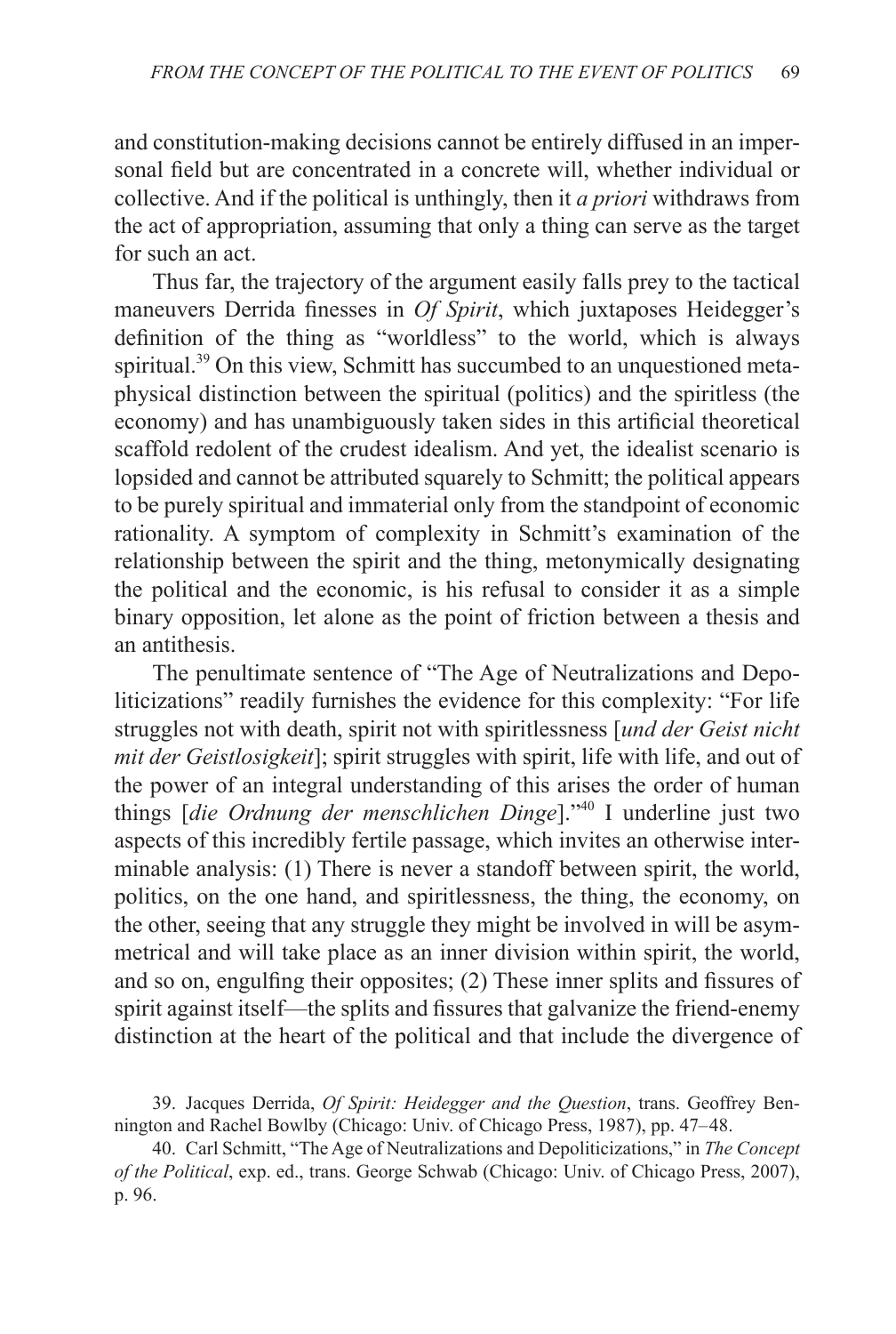the political from the economic rationality—result in the order of human things, now transcribed not as *Sachen* but as *Dinge*. The barely perceptible linguistic shift from one appellation of the thing to the other signals that the political, too, possesses a material, "thingly" dimension and, further, conveys that the struggle of life against life and of spirit against spirit affects the thing itself subject to the clash between the order of human *Dinge* and the impersonal, administrative arrangement of *Sachen*. Such is the event of the thing divided against itself and, therefore, no longer resting in the self-identity of an inanimate entity abstractly opposed to spirit. It, thus, partakes of the event of politics, where the registry of what is expropriated includes, first and foremost, every stable and rigid identity of life, spirit, or the thing with itself and, additionally, the spatiality of the political devoid of its own region or domain.

What is the place of the concept in this framework? In the Hegelian dialectics, the concept longs for its identity with itself, awaiting that time outside of time when identity bridges and reconciles the identical and the non-identical across all the unrests and tribulations that befall Spirit in its historical instantiations. But the eventful expropriation of the firmly established conceptual identity infinitely postpones the moment of the concept's final return to itself and, by implication, defers the end of the political division between friends and enemies, life and life, spirit and spirit. ...The concept of the political, *der Begriff des Politischen*, will not be able to drive away this irreducible difference without, at the same time, annihilating the political "itself." That of which it is a concept (the political) will prevent its closure and absolute homecoming, will put it on the brink of the event, will fatefully entwine the concept with its own expropriation. *Der Begriff des Politischen* is uncanny because, instead of grasping (*greifen*) the political, it permits the latter to grasp us, to push us to the extremity of the limit, where the sovereign decision on the exception and the real possibility of killing and being killed by the enemy grips and unsettles us, making life both interesting and dangerous, as Leo Strauss quips in his influential commentary on Schmitt. The existential concept is nothing if it is not an outlet for the event portending the possibility of its (and *our*) expropriation.

#### *How to remain faithful to the event of politics?*

In raising this question, I do not have in mind what Alain Badiou terms "fidelity to the event" that performatively produces the subjectivity of the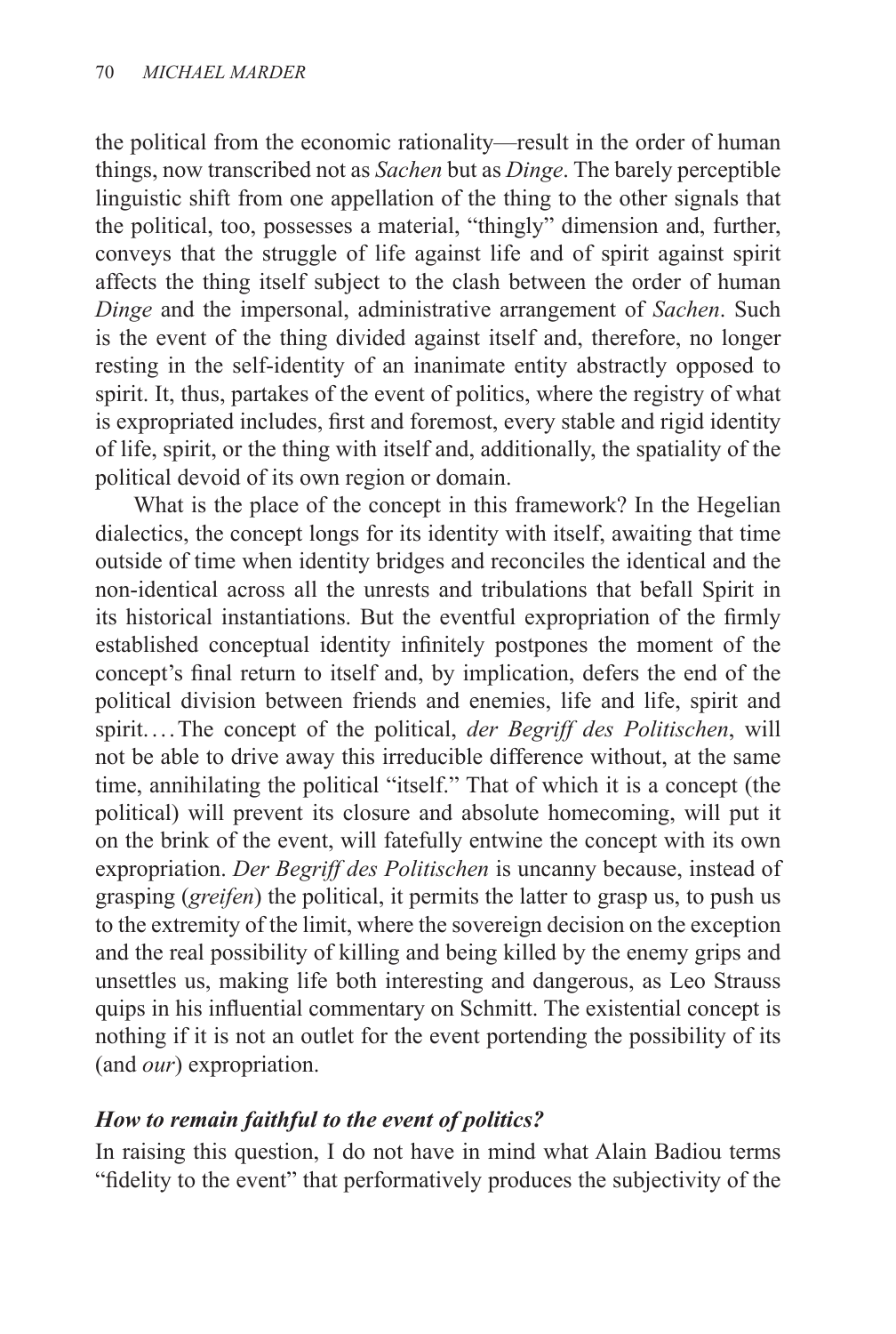subject who affirms his or her commitment and allegiance to it. Badiou's "fidelity" still clings to the modality of the event that equally appropriates the subject and the "thinking of the situation": "To be faithful to an event is to move within the situation that this event has supplemented, by *thinking*...the situation 'according to' the event."<sup>41</sup> The situation is the ontological super-domain, indifferent and indeterminate, where the paths of the fourfold event of art, science, politics, and love are differentiated and charted. To be faithful, in this context, is to exercise the interpretive appropriation of the otherwise neutral situation thought "'according to' the event."

Returning to Schmitt, we face a much more difficult dilemma if we ask how it is possible to maintain, at the level of concrete material practices, the potential of the event of expropriation that blasts open the concept of the political. Does Schmitt himself succeed in the task of transferring or translating the ungrounded notion of the political, which does not belong in any particular sphere, to political practices that concretely embrace this non-belonging? This is where his political philosophy is vulnerable in the face of the Derridian diagnosis of its metaphysical entrenchment. It is as though Schmitt shrinks back from the structural displacement of the concept of the political and vacillates to the other extreme of the event (appropriation) when he subjects the friend-enemy distinction to the exigencies of preserving "one's own form of existence [*der eigenen Art Existenz*]."<sup>42</sup> In so doing, he perpetuates the intellectual inheritance that Spinoza, that scandalous seventeenth-century metaphysician, bequeathed to Western philosophy by embedding the abstract principle of identity in the concrete predicament of the living desire to maintain oneself in existence $43$ 

In what follows I will advance a somewhat counterintuitive argument that Schmitt does not abandon the political event of expropriation, though he does misconstrue the concept of expropriation as nothing but the negative mode of appropriation. The misconstrual I am referring to

41. Alain Badiou, *Ethics: An Essay on the Understanding of Evil*, trans. Peter Hallward (London: Verso, 2002), p. 41.

42. Schmitt, *The Concept of the Political*, p. 27.

43. "Considered juristically, what exists as *political* power has value because it exists. Consequently, its 'right to self-preservation' is the prerequisite of all further discussions; it attempts, above all, to maintain itself in existence, 'in suo esse perseverare' (Spinoza)..." Carl Schmitt, *Constitutional Theory*, trans. Jeffrey Seitzer (Durham, NC: Duke UP, 2008), p. 76.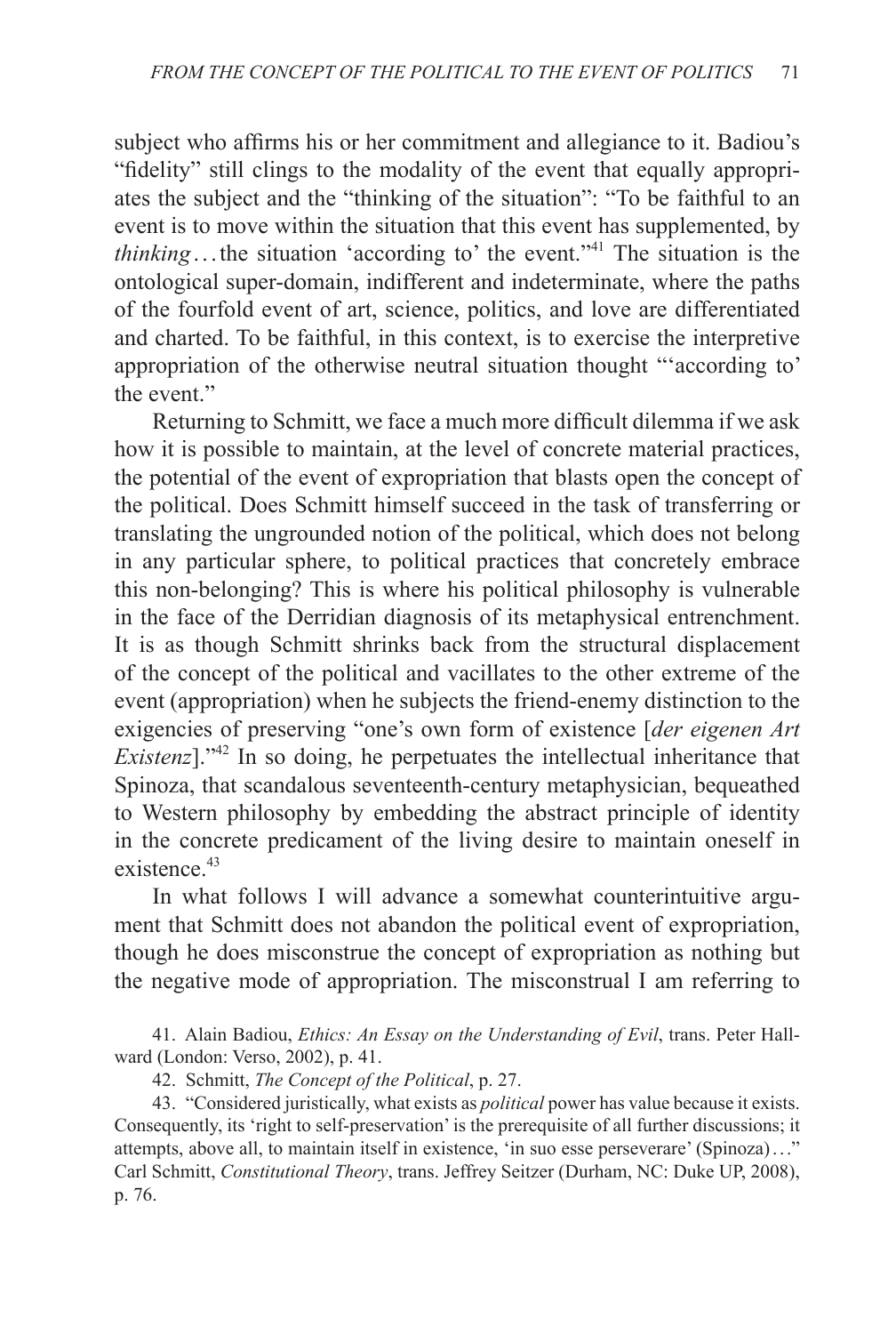occurs in the 1953 text on the basic questions of any social and economic order and, in particular, in the reflections on the Marxist "expropriation of the expropriators," *die Expropriation der Expropriateure*: "If the essence of imperialism lies in the precedence of appropriation over distribution and production, then a doctrine such as the expropriation of expropriators is obviously the strongest imperialism because it is the most modern [*offenbar stärkster, weil modernster Imperialismus*]."44 Besides exhibiting a narrow understanding of expropriation as the underside of appropriation, this passage fails to ask whether the event of the expropriation of the expropriators leaves the notion of appropriation intact, or whether it fatefully alters this notion and rids it of its imperialist overtones. Does appropriation remain the same before and after the expropriation of expropriators has taken place? I believe that it does not, if expropriation is not taken as yet another instant of appropriation but betokens a momentary paralysis of the economic order and the radical displacement of ownness in a way that remains faithful to the event of politics.

Despite a rushed dismissal of expropriation as "the most modern" form of imperialism, Schmitt's political philosophy falls on the Derridian side of the event articulated in the suspension of the "proper." When Schmitt solicits support from the Spinozan *conatus essendi*, does he not contravene his prior adherence to the political unfettered from various neutralizations and depoliticizations, including the metaphysical ones? More specifically, the exigencies of preserving "one's own form of existence" need to be set in the context of *The Concept of the Political*, from which they issue. Immediately before he adopts this defensive attitude, Schmitt stresses the absence of a neutral third party that could adjudicate the existential conflict with the other: "These [conflicts] can neither be decided by a previously determined general norm [*in vorhaus getroffene generelle Normierung*] nor by the judgment of a disinterested and therefore neutral third party [*eines 'unbeteiligten' und daher 'unparteiischen' Dritten*]."45 Instead, the decision is with the actual participants in the conflict and their judgment—"Only the actual participants can correctly recognize, understand, and judge the concrete situation and settle the extreme case of conflict<sup>-46</sup>—that remains existentially groundless insofar as it hinges neither on the externality of the general norm nor on the whim of a neutral third party.

- 45. Schmitt, *The Concept of the Political*, p. 27.
- 46. Ibid.

<sup>44.</sup> Schmitt, "Appropriation/Distribution/Production," p. 63.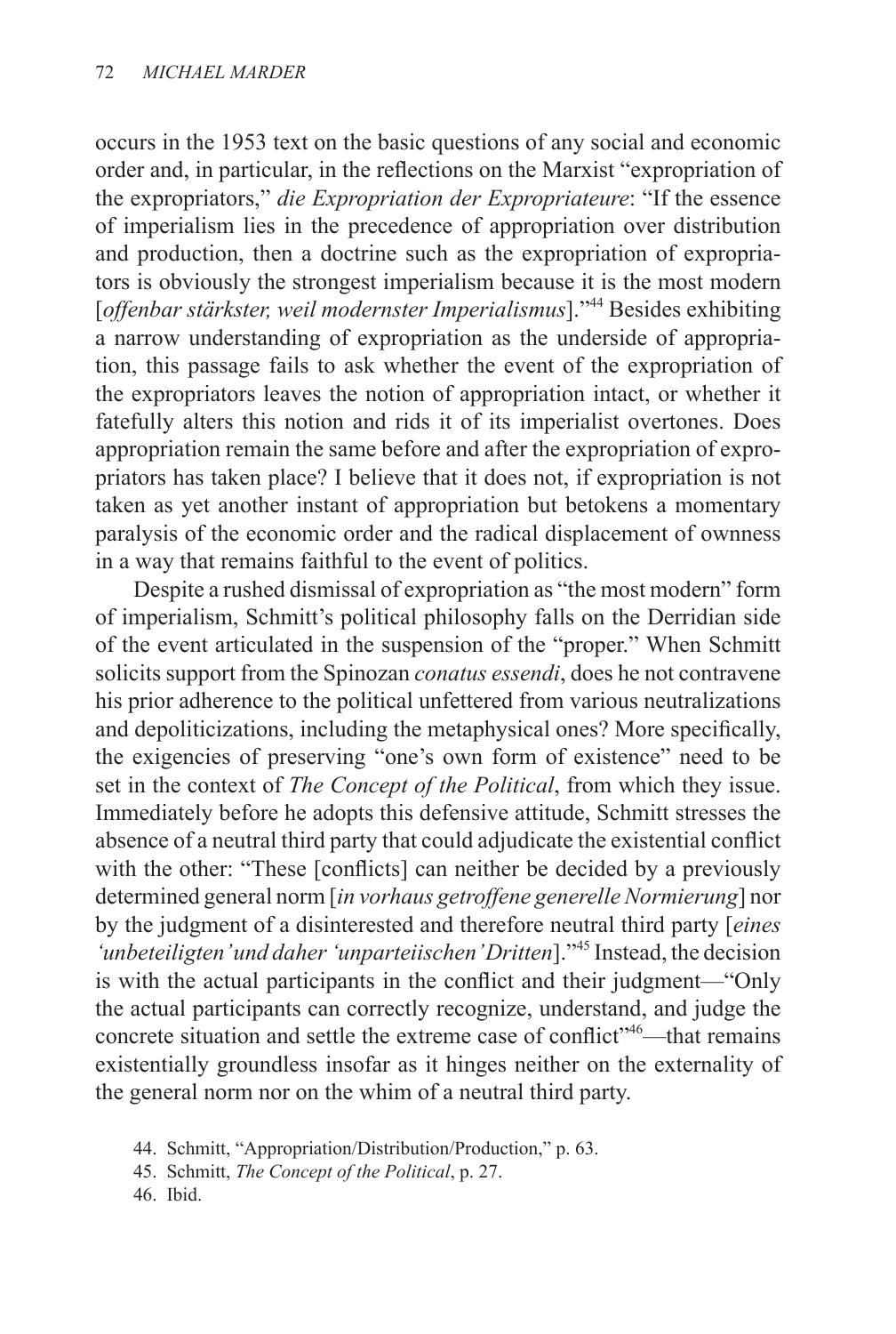The unambiguous rejection of the norm, which is but an example of sham neutrality that surreptitiously caters to particular interests, cannot open an exception for the *conatus*, or the law of perseverance in one's essence, without, at the same time, stripping the parties to the conflict of their decision-making ability and re-establishing the primacy of the impersonal metaphysics of "substance." In contrast to Spinoza, Schmitt cannot afford to exempt the question concerning the preservation of one's own form of existence from the practices of decision-making. Now, the decision not to preserve this form is a dangerous one, and it may spell out the end of further political decisions. Yet, in the absence of a possibility to make this choice, a determinate general norm (e.g., the "natural law" of self-preservation) is reinstated only to annul the decision as such.<sup>47</sup> An event worthy of its name admits even the possibility of its own closure, a situation precluding a series of future existential decisions. Regardless of the content of what is decided in each case, the existential decision will have singled out and committed itself to one of at least two options. Otherwise, we are left with the "either" divorced from the "or," that is to say, with a predetermined program of action that is no longer political, for example, a normative and "necessarily antagonistic exclusion of concrete others."48

From the existential point of view, while the objective outcome might be the same, the different paths that have led to its actualization are crucial for its evaluation. When Schmitt derides the pacifist indecision, crystallized in the proclamation that a "people has nothing but friends," he concludes, in an extremely disconcerting way, that such political exhaustion will cause a "weak people [*ein schwaches Volk*]" to disappear.<sup>49</sup> But it certainly matters whether this disappearance has come about as a result of indecision or thanks to a deliberate choice not to preserve one's own form of existence,

47. Schmitt does not opposes pacifism to the natural law, as Robert Howse claims, but to the decision on whether one should maintain one's form of existence. See Howse, "From Legitimacy to Dictatorship—and Back Again: Leo Strauss's Critique of the Anti-Liberalism of Carl Schmitt," in *Law as Politics: Carl Schmitt's Critique of Liberalism*, ed. David Dyzenhaus (Durham, NC: Duke UP, 1998), p. 66.

48. In a recent article, Matthias Fritsch imputes precisely such normativity to Schmitt. See Fritsch, "Antagonism and Democratic Citizenship (Schmitt, Mouffe, Derrida)," *Research in Phenomenology* 38 (2008): 174–97.

49. Schmitt, *The Concept of the Political*, p. 53. On my treatment of the "indecisive deracination of the political," see Michael Marder, "Carl Schmitt and the Risk of the Political," *Telos* 132 (Fall 2005): 5–24.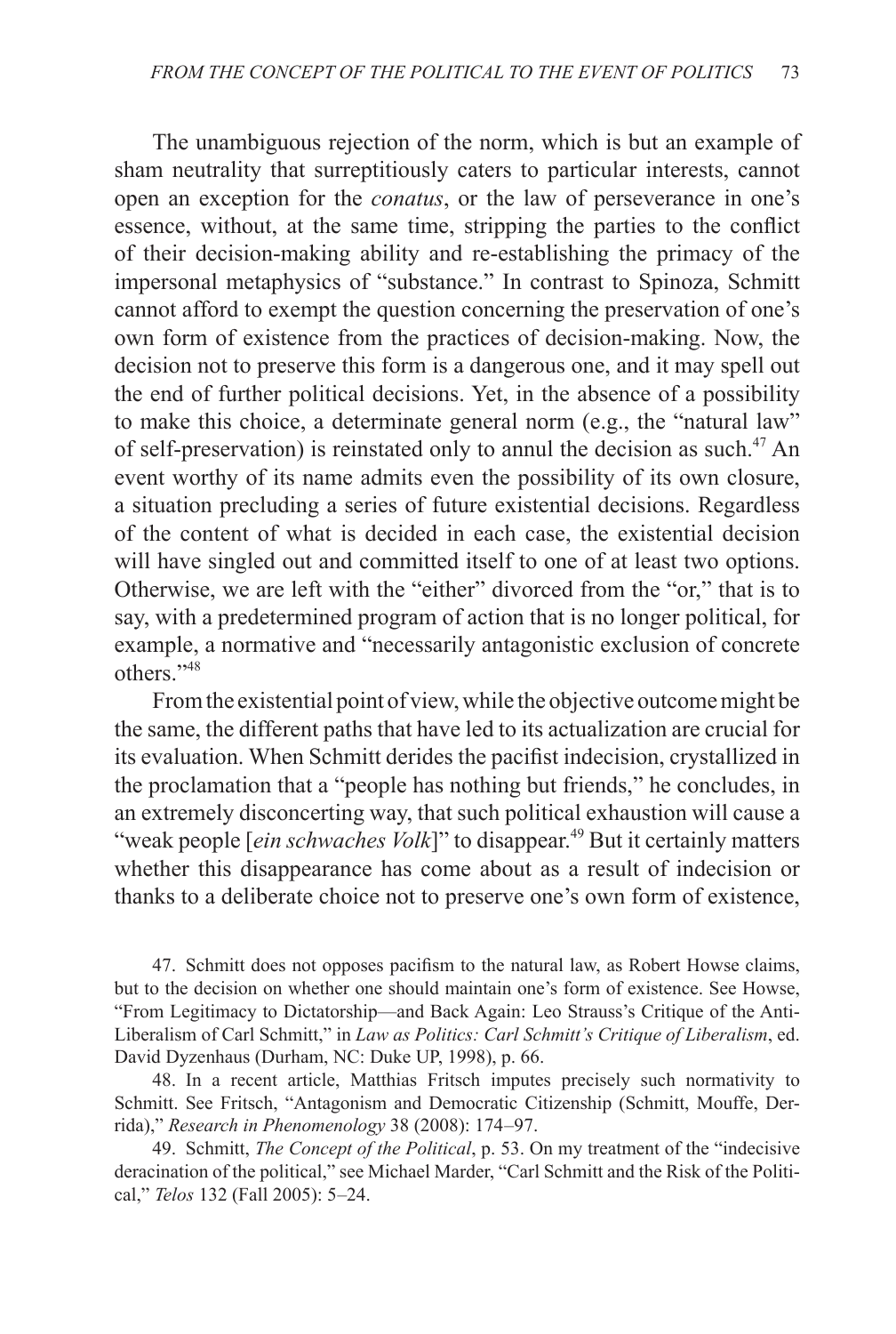to expropriate oneself.<sup>50</sup> If the latter is the case, then the same outcome must be interpreted as a sign of strength, not of weakness, a sign that, in the long run, the meaningfulness of the most crucial political decision will be maintained. Therefore, in the spirit of Schmitt's political philosophy, which occasionally clashes with its letter, one needs to tackle not only the metaphysical-nationalist but also the moral residue in the foreboding value judgment passed on *ein schwaches Volk* by restricting it to instances of political fatigue that do not encompass the decision to let go of one's form of existence.

An obvious objection that might arise at this point would be that no one in the right frame of mind (i.e., having the good clearly in sight) is prepared consciously to give up one's *conatus essendi*, that which keeps one fast to existence. And, assuming this were possible, would the event of the political be nothing but an elaborate façade for a political suicide? This is the direction in which Derrida takes the thought of the event in *Rogues*, where he exposes the aporiae haunting the binaries of heteronomy and autonomy, absolute hospitality and sovereignty, the host's self-expropriating openness to alterity and the desire to occupy one's spot under the sun. The general heading for these aporiae is "autoimmunity," or the capacity of a living entity to "destroy, in an autonomous fashion, the very thing within it that is supposed to protect it against the other."<sup>51</sup> In other words, in the process of defending itself from the other, an entity can autonomously effectuate its own heteronomy and expose itself to alterity. And, conversely, what a skeptic might dub "political suicide," the autonomous choice to expropriate oneself, breathes life and meaning into the political decision on the form of one's own existence. (I submit, in passing, that the concept of the political is itself suicidal, in that, as a concept, it strives toward identity and reconciliation, negating the agonistic potential of the political.) The autonomous effectuation of heteronomy marks the maximal sense of the event of expropriation.

If we are attentive to the fine grain of Schmitt's text, we will observe that it is not political existence as such but the *form* (*Art*) of this existence that is preserved or rejected in the decisive confrontation with the enemy. To cling to an outmoded form of existence is to keep the old status quo on artificial respiration, long after the content from which it had arisen

<sup>50.</sup> For instance, when a minority group assimilates into the mainstream society.

<sup>51.</sup> Jacques Derrida, *Rogues: Two Essays on Reason*, trans. Pascale-Anne Brault and Michael Naas (Stanford, CA: Stanford UP, 2005), p. 125.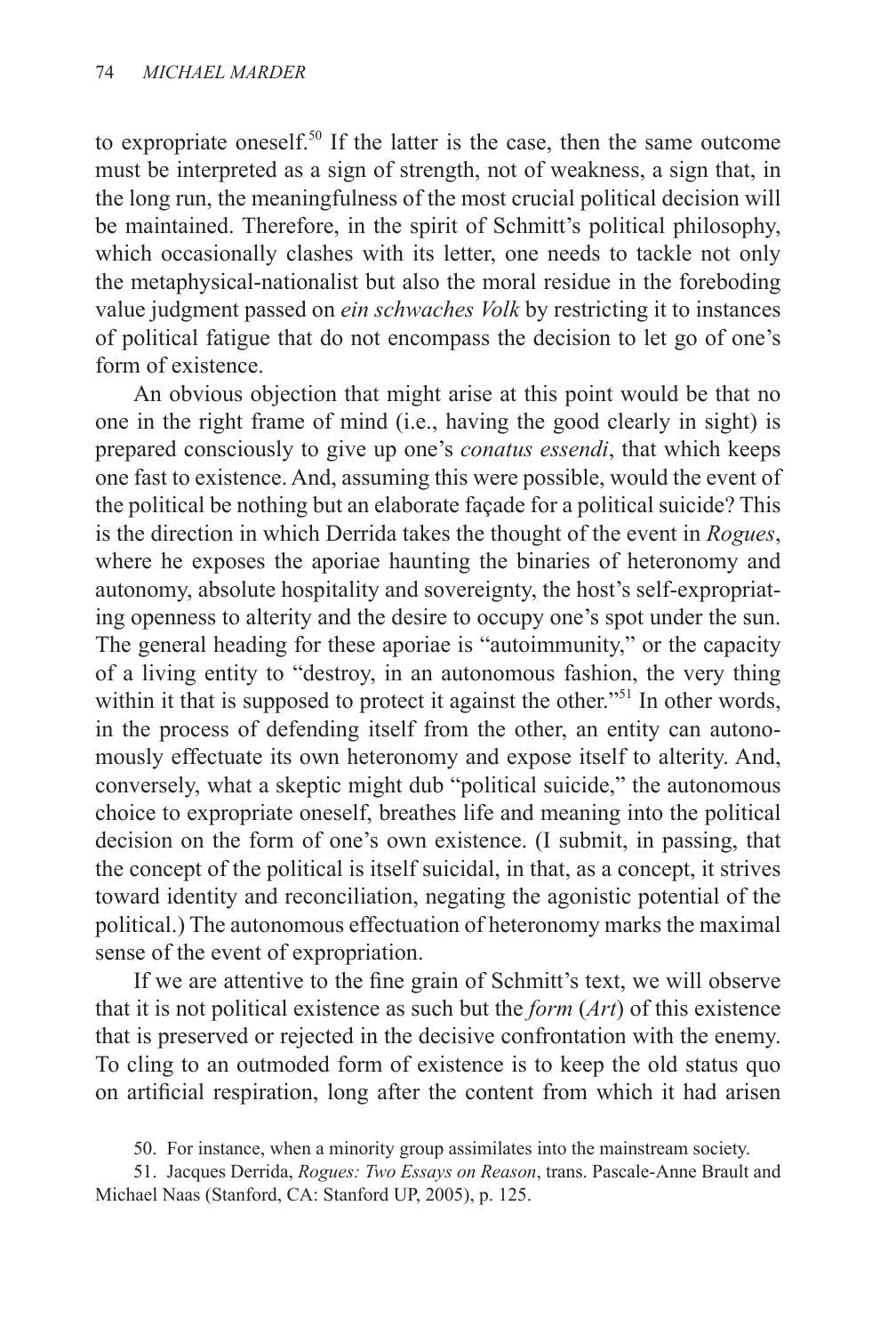withered away. A regular revisiting of the decision prevents the dissociation of the content of existence from its form, in that it measures and assesses the changes in the former to ensure that the latter has not petrified or ossified. Here, the event of expropriation is diluted to its minimal sense, namely, a discarding of the old form of political existence that no longer corresponds to its content. As a result, the minimal event of expropriation forms a nexus between the second and the third "absolute meanings" of the constitution in *Constitutional Theory*: between the constitution as a living form or a "special type of political and social order...not detachable from... political existence" and as "the principle of the *dynamic emergence* of political unity, of the process of constantly renewed *formation* and *emergence* of this *unity* from a fundamental or ultimately effective *power* and *energy*."52 In the process of renewal that adumbrates the living connection between the form and the content of politics, expropriation is the obverse of the "emergence" and "formation" of new unities (forms of political existence) and the inalienable aspect of decisions on the constitution as a whole. It is necessitated by the fact that there is no proper, ideal, or trans-historical mode of life perfectly befitting a concrete political unity once and for all.

Does the concept, on its part, escape the fate of those unities that form and dissolve in the process of renewal? When Schmitt revisits the insights of his 1932 work *The Concept of the Political*, after World War II and outlines the shifts of political focus from clearly identifiable state actors to irregular partisan formations, he warns, precisely, against what he calls *Begriffsauflösung*, "concept dissolution," in the treatment of the figure of the partisan: "In some cases, the re-interpretation leads to a general symbolization and dissolution of the concept [*allgemeinen Symbolisierung und Begriffsauflösung*]. Then, ultimately, any individualist and non-conformist can be called a partisan.... Such conceptual dissolutions are noteworthy signs of the times, which deserve a separate examination."53 The prospects of concept dissolution that sees the partisan turn into everything and nothing in particular are most salient at the time of the transition and, hence, in the emergence of a new *conceptual* unity. At this level, the minimal sense of expropriation is relevant to the concept of the political, permitting its form to adjust to the increasingly more significant partisan

53. Carl Schmitt, *Theory of the Partisan: Intermediate Commentary on the Concept of the Political*, trans. G. L. Ulmen (New York: Telos Press, 2007), pp. 18–19.

<sup>52.</sup> Schmitt, *Constitutional Theory*, pp. 60–61.